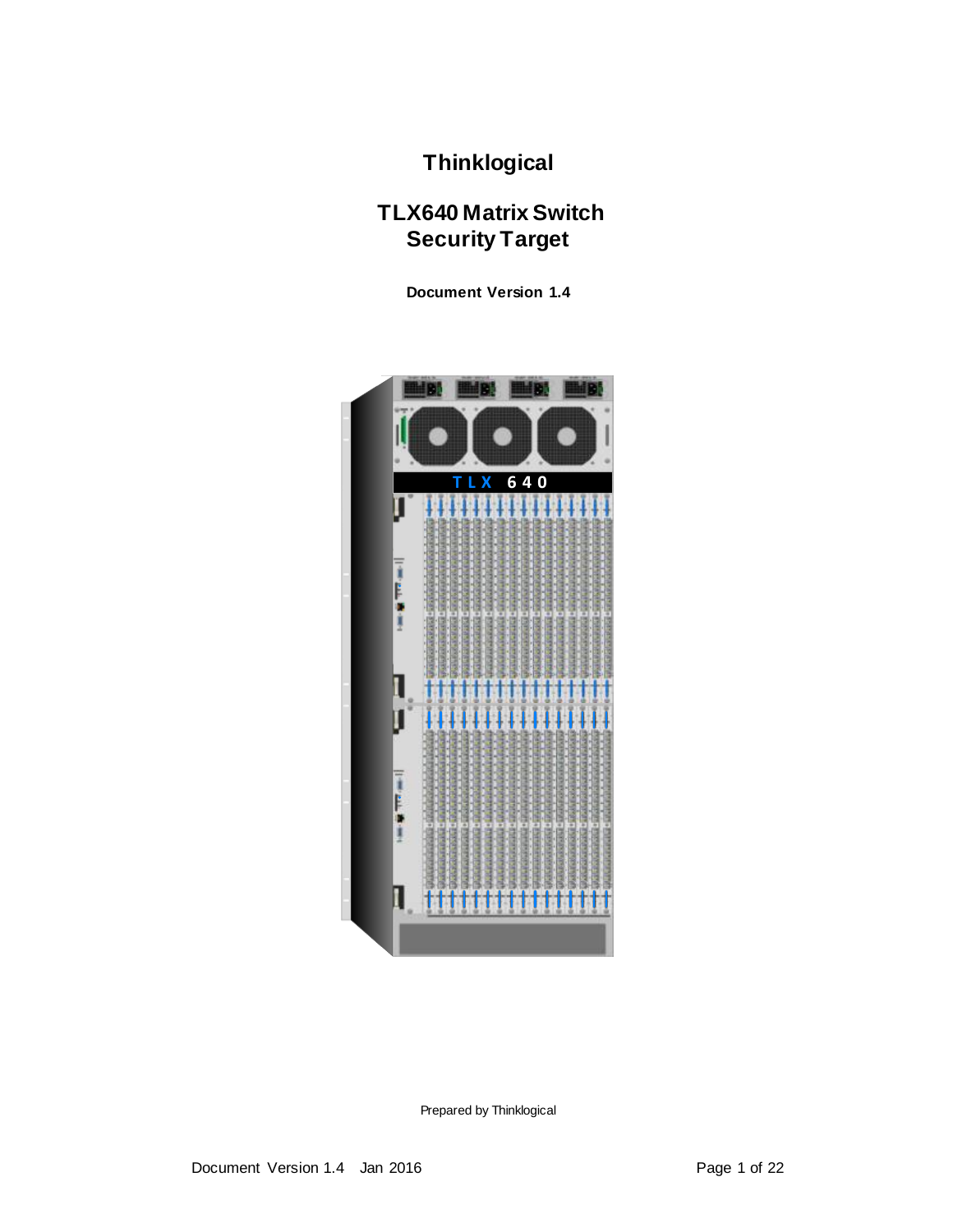| 5.1.1.1 FDP_ETC.1 Export of user data without security attributes  12<br>5.1.1.4 FDP_ITC.1 Import of user data without security attributes  13 |  |
|------------------------------------------------------------------------------------------------------------------------------------------------|--|
|                                                                                                                                                |  |
|                                                                                                                                                |  |
|                                                                                                                                                |  |

## **Table of Contents**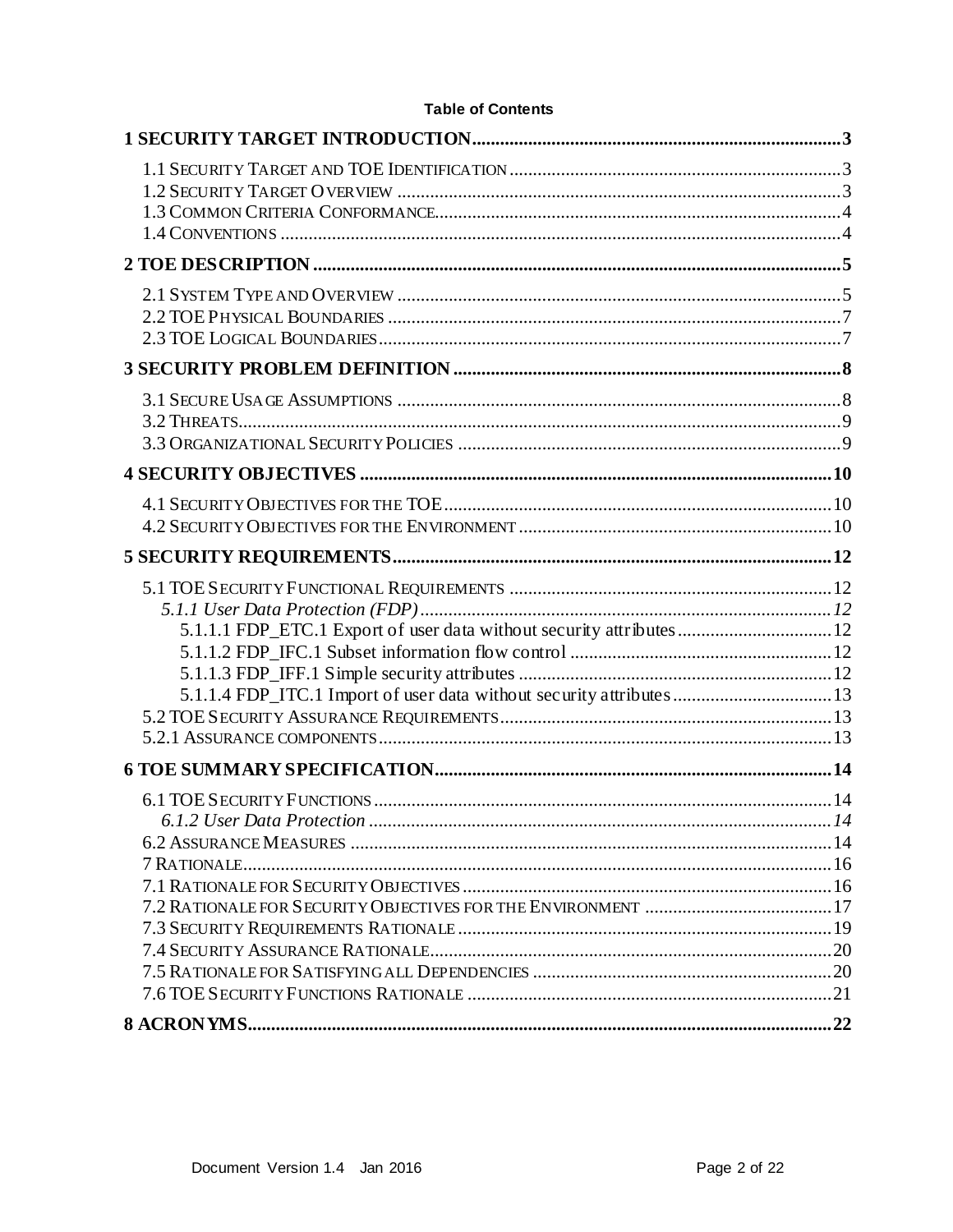#### **1 Security Target Introduction**

#### *1.1 Security Target and TOE Identification*

Security Target Title: Thinklogical TLX640 Matrix Switch

#### Security Target

ST Author: Thinklogical

TOE Identification: TLX640 Matrix Switch Chassis (TLX-MSC-000640 Rev B) TLX640 Matrix Switch Data Input and Output Card, 20 Ports, SFP+, Multi-Mode (TLX-MSD-M00020 Rev C), Single Mode (TLX-MSD-S00020 Rev C) Velocity Matrix Switch 640 Data Input and Output Card, 20 Ports, SFP+, Multi-Mode (VXM-DIOR20 Rev A), Single-Mode (VXM-DIOS20 Rev A)

Common Criteria Version: 3.1 Revision 4 Assurance Level: EAL4 PP Identification: None

#### *1.2 Security Target Overview*

Thinklogical TLX640 Matrix Switch is a fiber optic switch that uses multi-mode or single-mode fiber optics to transmit and receive a digital video pulse stream without alteration or interpretation of the original signal. Embedded keyboard, mouse, USB 1.1, USB 2.0 (high speed up to 480 Mbps), and audio signals are also transmitted. The TLX640 provides reliability and signal integrity with high performance 6.25Gbps and 10.3125Gbps capability. Scalable up to a 640 x 640 port group, this highly robust KVM Matrix Switch is used with the Thinklogical™ Velocity extender series and the Thinklogical™ TLX extender series. The Switch includes pluggable cards which allow changing the number of supported ports in groups of 20.

The TOE provides remote connections from a set of shared computers to a set of shared peripherals. The switching capability of the TOE is used to connect ports on a particular computer to a particular peripheral set. The corresponding electronic signal from a computer port is transformed into an optical signal by the Velocity and or TLX extender, transmitted through an optical fiber, switched by the KVM Matrix Switch to another optical fiber, and then transformed back to an electronic form by the Velocity and or TLX extender. The resulting signal is used by the shared peripherals.

The TOE provides a capability to dynamically change the switching configuration to connect a particular computer to a particular peripheral set.

The TOE enforces secure separation of information flows corresponding to different switched connections. The corresponding Data Separation Security Policy is the main security feature of the TOE.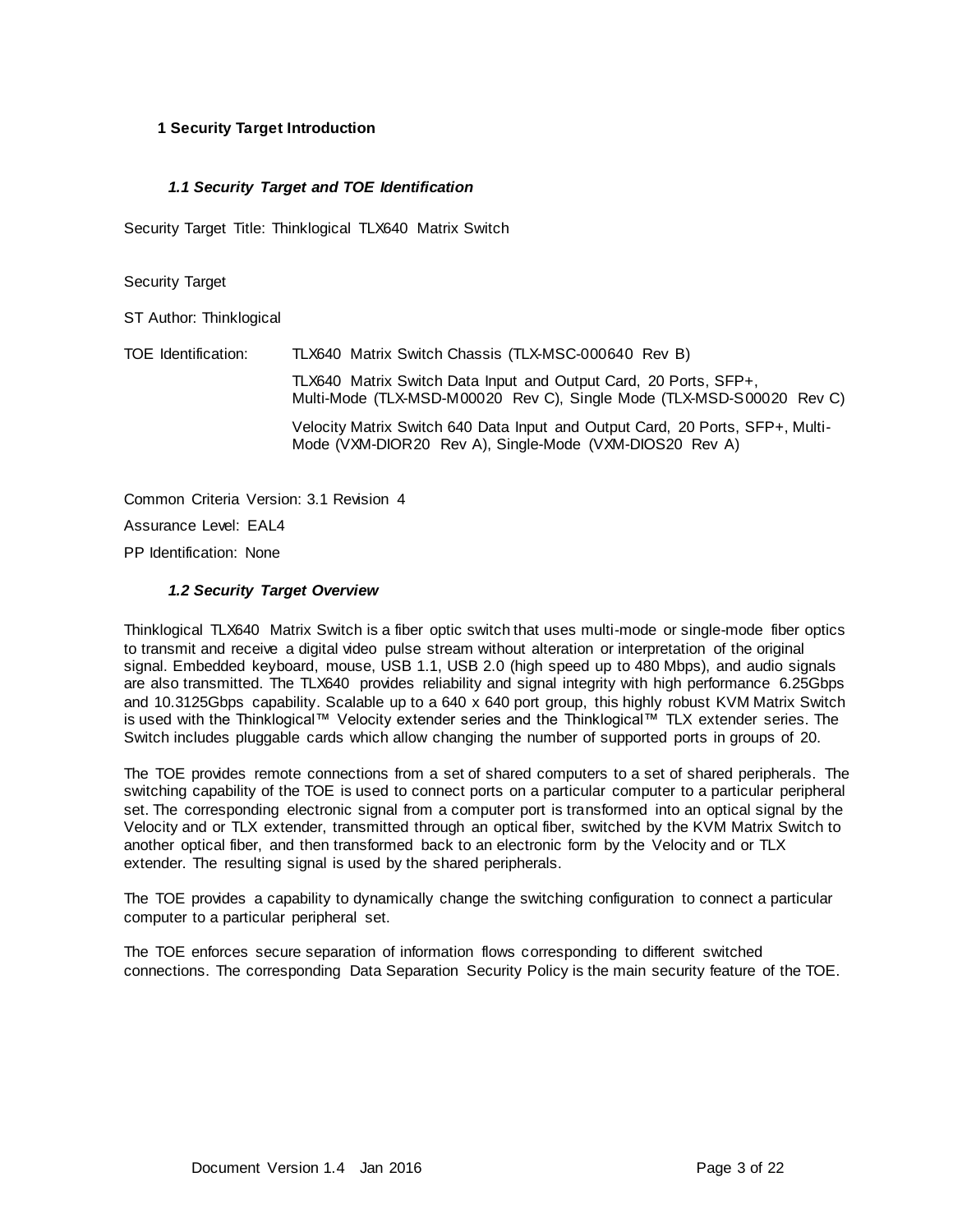#### *1.3 Common Criteria Conformance*

Common Criteria: Part 2 and Part 3 conformant.

Assurance Level: EAL4.

#### *1.4 Conventions*

The notation, formatting, and conventions used in this ST are consistent with version 3.1 of the Common Criteria (CC). The CC allows several operations to be performed on functional requirements; refinement, selection, assignment, and iteration.

The **refinement** operation is used to add detail to a requirement, and thus further restricts a requirement. Refinement of security requirements is denoted by **bold text**. Deleted words are denoted by strikethrough text.

The **selection** operation is used to select one or more options provided by the CC in stating a requirement. Selections are denoted by *italicized* text.

The **assignment** operation is used to assign a specific value to an unspecified parameter, such as the length of a password. Assignment is indicated by showing the value in square brackets, [Assignment\_value].

The **iteration** operation is used when a component is repeated with varying operations. Iteration is denoted by showing the iteration number in parenthesis following the component identifier, (iteration\_number).

The CC paradigm also allows protection profile (PP) and security target authors extended components. In this ST, extended components will be indicated with the "\_EXT" following the component name.

**Assumptions:** TOE secure usage assumptions are given names beginning with "A."-- e.g., A.ACCESS.

**Threats:** Threats are given names beginning with "T."-- e.g., T.COMINT.

**Policies:** Organizational Security Policies are given names beginning with "P."-- e.g., P.CRYPTOGRAPHY.

**Objectives:** Security objectives for the TOE and the TOE environment are given names beginning with "O." and "OE.", respectively,—e.g., O.CRYPTOGRAPHY and OE.INSTAL.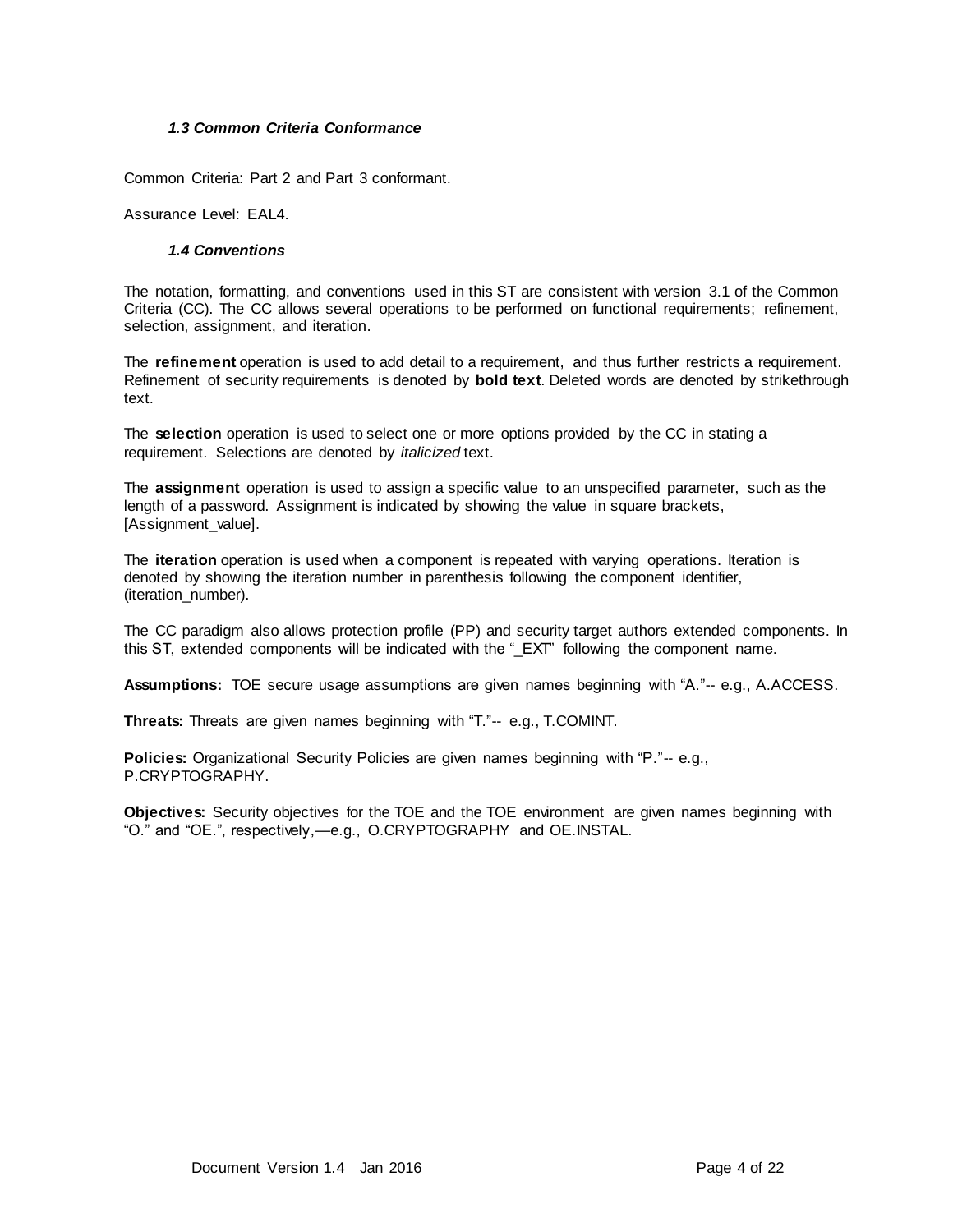#### **2 TOE Description**

.

#### *2.1 System Type and Overview*

The TOE is a 640 x 640 routing system, which provides connection of 640 optical inputs located on the upper and lower card cage ports to any or all of the 640 optical outputs located on the same upper and lower card cage ports. The TOE consists of 32 Data Input and Output Cards having 20 optical input and output ports. The TOE supports any combination of legacy Velocity VX based IO cards or the new TLX IO cards. The 32 Data Input and Output Cards installed in the upper and lower card cages can be used to connect any of the 640 inputs, in one direction, to any output or multiple outputs. Any combination of Transmitter Port – forward channel to Receiver Port – forward channel or Receiver Port – back channel to Transmitter Port back channel are supported. Each of the 32 Data Input and Output Cards connects to each of eight 160x160 switch cards through a passive backplane. The TOE allows for remote operation of shared computers using sets of shared peripherals, dynamically connecting (switching) physical ports on a particular computer to a particular shared peripheral set.

The TOE consists of the following hardware devices:

- 1. Thinklogical KVM Matrix Switch (TLX640 Matrix Switch)
- 2. 32 Data Input and Output Cards (any combination of VX or TLX IO Cards)

Each Transmitter and Receiver Port Group is composed of two ports: T port and R port. Two optical cables are then required to connect a Velocity and or TLX Transmitter or Receiver Extender to a Transmitter or Receiver Port Group on the Switch. One cable is used to transmit data from the Extender to the Switch; the other cable is used to transmit data from the Switch to the Extender. As a result, a bidirectional connection is established, where data can flow in both directions.

All data types, including video, audio and serial data are converted to an optical form and transmitted in a single optical cable.

The purpose of the Switch is to establish logical connections between Transmitter and Receiver Port Groups, while preserving Data Separation Security Function Policy (SFP).

**Data Separation Security Function Policy** (SFP) states that data shall flow between Transmitter Port group A and Receiver Port group B if and only if a deliberate logical connection has been established to connect A to B. There shall be no data flow between any pair of Transmitter Port Groups or Receiver Port Groups. There shall be no data flow between Transmitter Port Groups or Receiver Port Groups and any other physical port on the Switch.

The use of a restrict or partition table in the system overrides any deliberate logical connection established between Transmitter Port A and Receiver Port B since the restrict policy disallows connection of a higher priority input to a lower priority output and the partition policy disallows connection of an input from one partition going to the output of another partition.

The TOE connections are first controlled by restrict and priority tables and then controlled, if not in conflict with the restrict or partition tables, over the serial RS-232/console interface or a 10/100/1000BASE-T LAN connection.

The Thinklogical TLX640 Matrix Switch is depicted in **Figure 1a.**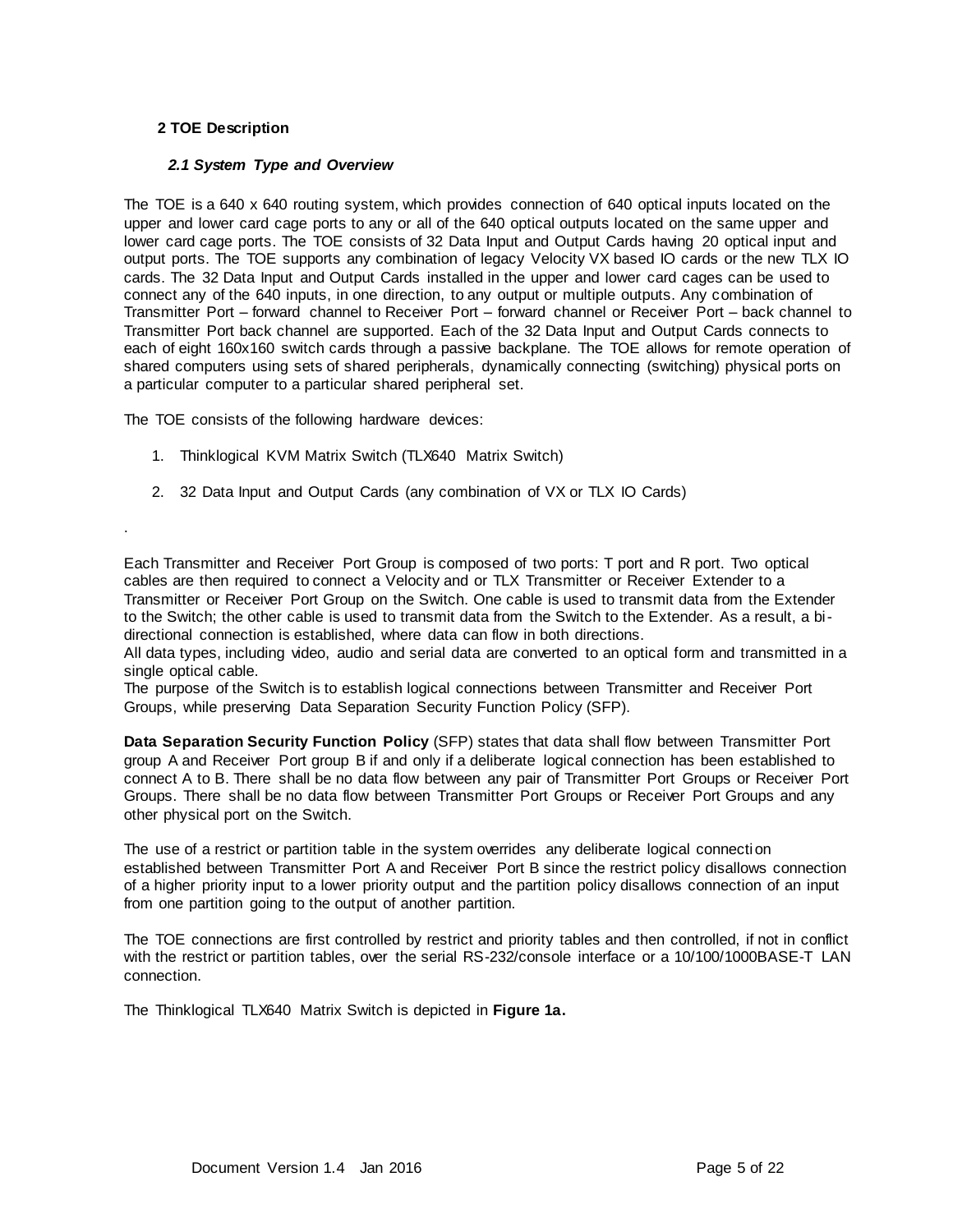

**Figure 1a. Thinklogical TLX640 Matrix Switch**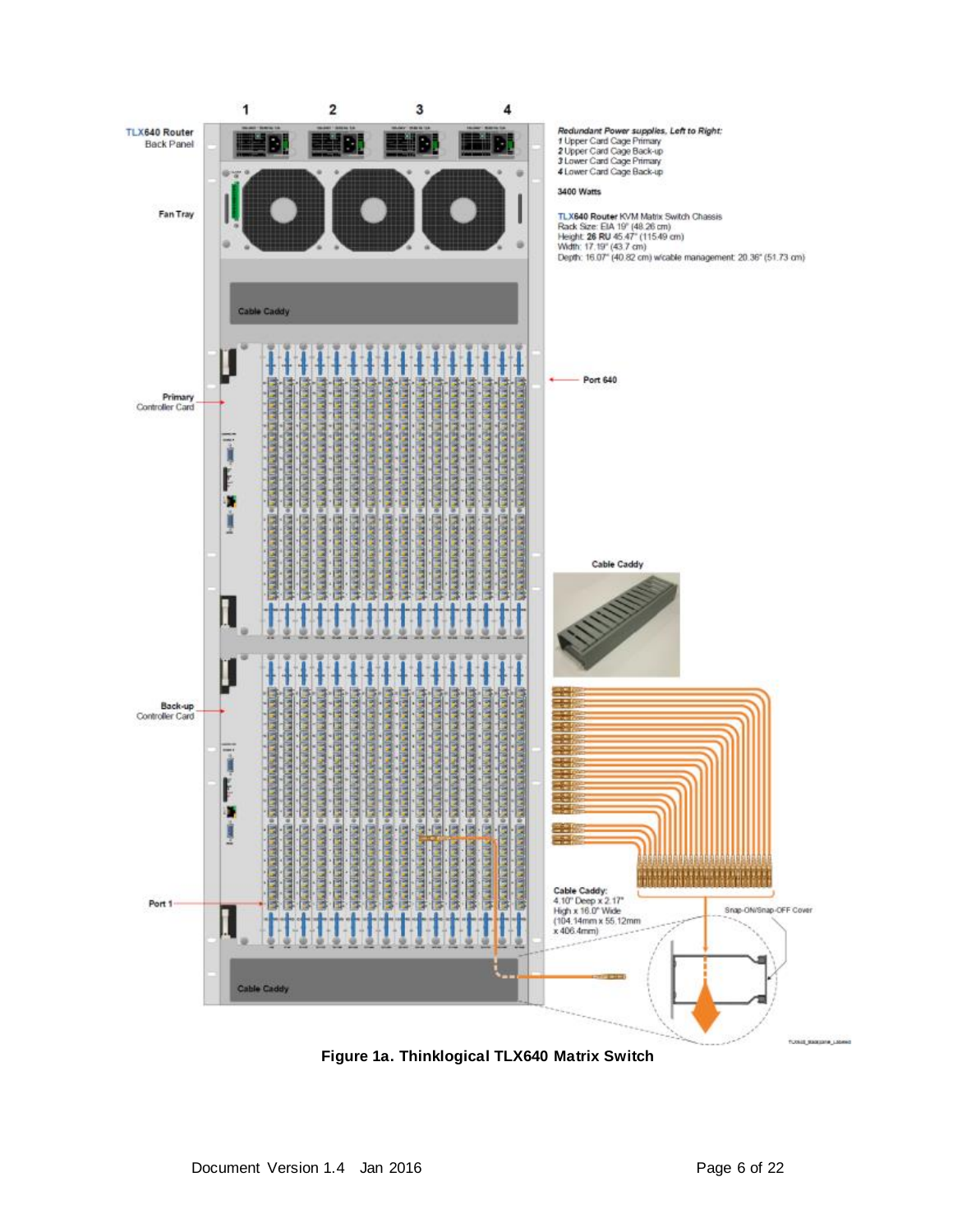

**Figure 2a. Typical TOE TLX640 Configuration**

## *2.2 TOE Physical Boundaries*

TLX640 Matrix Switch is a hardware device. TOE Physical Boundaries then correspond to the physical boundaries of the device enclosure.

## *2.3 TOE Logical Boundaries*

TOE logical boundaries include all software and firmware components inside the TLX640 Matrix Switch.

The following Security Functions are provided by the TOE

User Data Protection (enforces Data Separation SFP),

This Security Target includes all product security features. There are no security features outside the scope of the evaluation.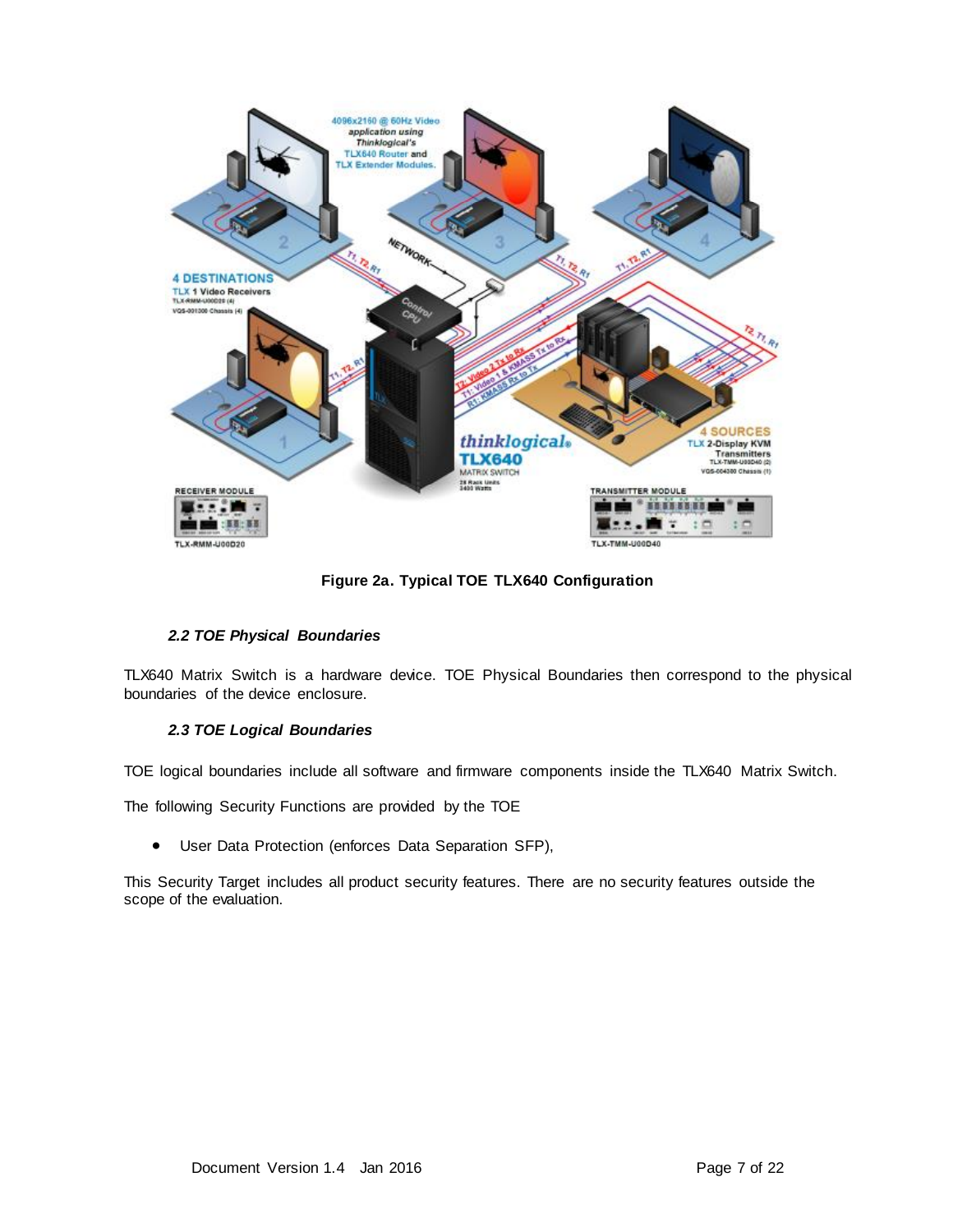#### **3 Security Problem Definition**

This section describes the assumptions, threats, and policies that are relevant to both the TOE and the Operational Environment.

Note: there is currently no Protection Profile directly applicable to the type of technology provided by the TOE. Peripheral Sharing Switch (PSS) For Human Interface Devices Protection Profile Version 1.2 (PSSPP) is applicable to the situation, where there is a single set of peripherals locally managing multiple computers. In the case of the TOE there are *multiple* sets of peripherals *remotely* managing multiple computers. The aim of this Security Target is to stay close to the requirements of the PSSPP generalizing them for the case of multiple sets of peripherals and remote connectivity.

#### *3.1 Secure Usage Assumptions*

The TOE is physically protected and managed as required for the highest level of security classified data handled or transferred by the TOE.

The following Table defines the Secure Usage Assumptions.

## **Table 1: Secure Usage Assumptions**

| <b>Assumption</b> | <b>Definition</b>                                                                                                                                                                                                                                                                                                                                                                                                                                                                                                                             |  |  |  |
|-------------------|-----------------------------------------------------------------------------------------------------------------------------------------------------------------------------------------------------------------------------------------------------------------------------------------------------------------------------------------------------------------------------------------------------------------------------------------------------------------------------------------------------------------------------------------------|--|--|--|
| A.PHYSICAL        | The switch, the transmitters, the receivers, the optical connections from the Switch to<br>the transmitters and receivers and the wired network connections from the Switch to<br>the administrators are physically secure.                                                                                                                                                                                                                                                                                                                   |  |  |  |
|                   | Note: The TOE does not encrypt optical or wired network connections. Therefore,<br>such connections need to be physically secured.                                                                                                                                                                                                                                                                                                                                                                                                            |  |  |  |
|                   | Note: A similar assumption exists in PSSPP. In the case of PSSPP connections from<br>the TOE to the set of peripherals and to the managed computers are short-distance<br>local connections. Therefore, PSSPP does not raise questions regarding physical<br>security of physical connections. In present case due to the long-distance nature of<br>the connections, separate care must be given to physically securing optical and<br>network connections. As an example, an outdoor optical connection may be subject<br>to eavesdropping. |  |  |  |
| A.EMISSION        | The TOE meets the appropriate national requirements (in the country where used) for<br>conducted/radiated electromagnetic emissions. [In the United States, Part 15 of the<br>FCC Rules for Class B digital devices.                                                                                                                                                                                                                                                                                                                          |  |  |  |
|                   | Note: a similar assumption exists in PSSPP.                                                                                                                                                                                                                                                                                                                                                                                                                                                                                                   |  |  |  |
| A.MANAGE          | The TOE is installed and managed in accordance with the manufacturer's directions.                                                                                                                                                                                                                                                                                                                                                                                                                                                            |  |  |  |
|                   | Note: a similar assumption exists in PSSPP.                                                                                                                                                                                                                                                                                                                                                                                                                                                                                                   |  |  |  |
| A.NOEVIL          | The TOE users and administrators are non-hostile and follow all usage guidance.                                                                                                                                                                                                                                                                                                                                                                                                                                                               |  |  |  |
|                   | Note: a similar assumption exists in PSSPP. A hostile user could easily circumvent<br>the security restrictions, by, e.g. switching to a classified Computer1, copying a file<br>from Computer1 to a USB drive, then switching to an unclassified Computer2 and<br>copying the file from the USB drive to Computer2. The Data Separation SFP may<br>only be effective if the users do not intentionally violate the SFP.                                                                                                                      |  |  |  |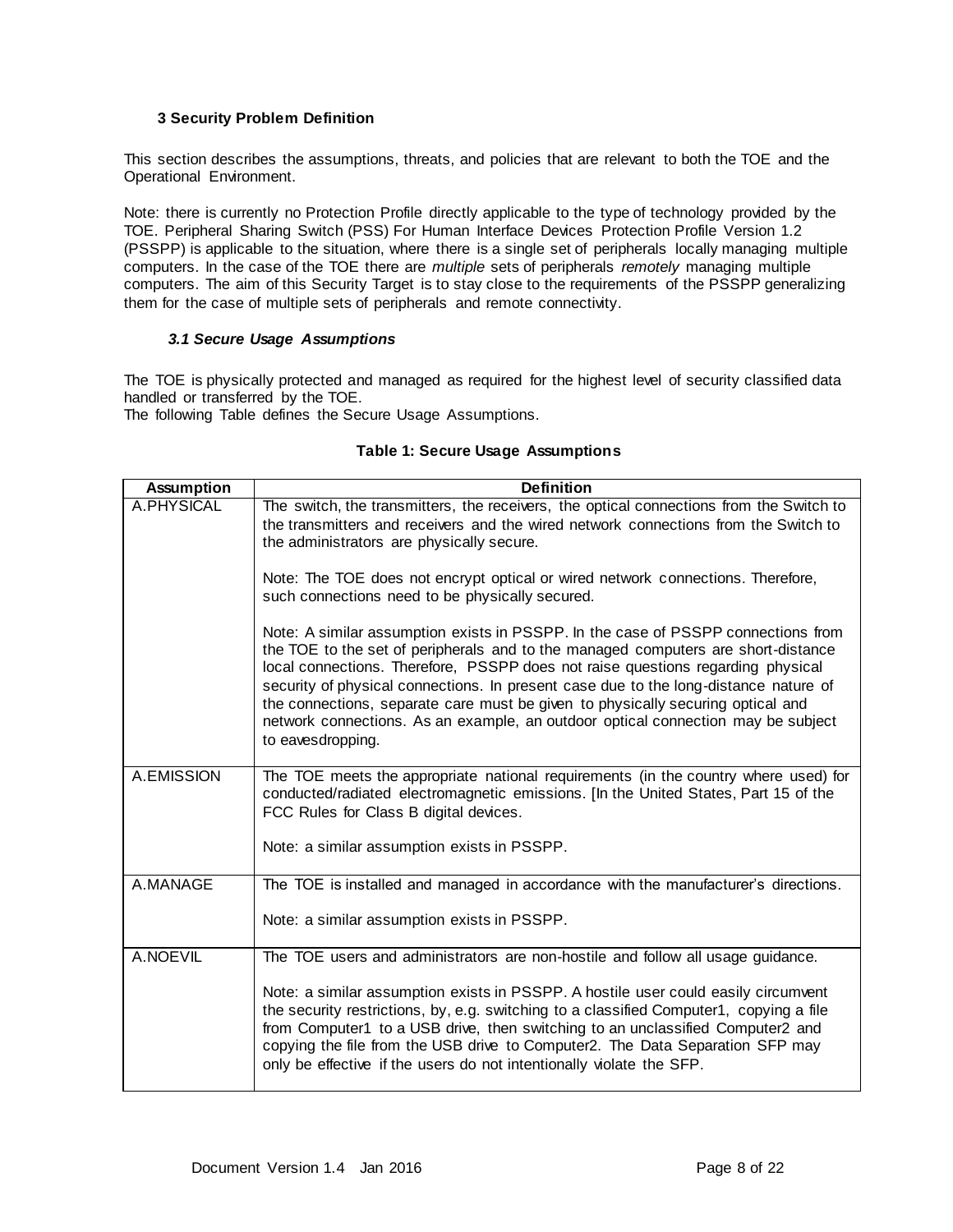#### **Table 1: Secure Usage Assumptions** *(continued)*

| <b>Assumption</b> | <b>Definition</b>                                                                                                                                                                                       |
|-------------------|---------------------------------------------------------------------------------------------------------------------------------------------------------------------------------------------------------|
| A.SCENARIO        | Vulnerabilities associated with attached devices are a concern of the application<br>scenario and not of the TOE.<br>Note: a similar assumption exists in PSSPP. The TOE is not intended to mitigate or |
|                   | protect against security vulnerabilities in the attached devices.                                                                                                                                       |

#### *3.2 Threats*

The asset under attack is the information transiting the TOE. The threat agent is most likely people with TOE access that possess average expertise, with few resources, and moderate motivation. Another threat is a failure of the TOE or peripherals. The following Table defines the Threats to Security.

| <b>Threat</b>     | <b>Definition</b>                                                                                                  |
|-------------------|--------------------------------------------------------------------------------------------------------------------|
| <b>T.INSTALL</b>  | The TOE may be delivered and installed in a manner which violates<br>the security policy.                          |
|                   | Note: a similar threat exists in PSSPP.                                                                            |
| <b>T.ATTACK</b>   | An attack on the TOE may violate the security policy.                                                              |
|                   | Note: a similar threat exists in PSSPP.                                                                            |
| <b>T.RESIDUAL</b> | Residual data may be transferred between different port groups in<br>violation of data separation security policy. |
|                   | Note: a similar threat exists in PSSPP.                                                                            |
| <b>T.STATE</b>    | State information may be transferred to a port group other than the<br>intended one.                               |
|                   | Note: a similar threat exists in PSSPP                                                                             |

## **Table 2: Threats**

#### *3.3 Organizational Security Policies*

There are no Organizational Security Policies claimed in this ST.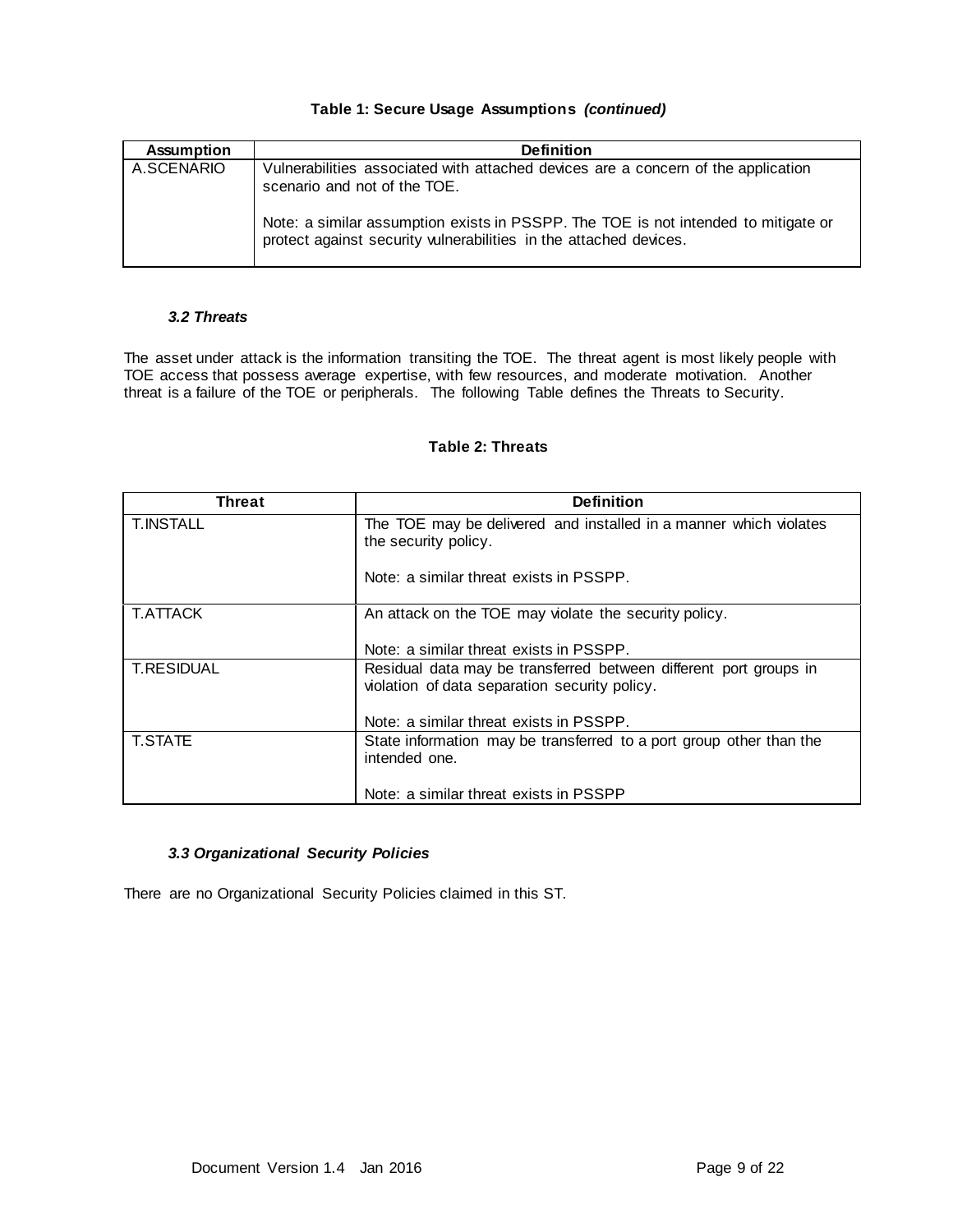#### **4 Security Objectives**

This section identifies the security objectives of the TOE and its supporting environment. The security objectives identify the responsibilities of the TOE and its environment in meeting the security needs.

#### *4.1 Security Objectives for the TOE*

The following are the TOE Security Objectives.

#### **Table 3: Security Objectives for the TOE**

| O.CONF    | The TOE shall not violate the confidentiality of information which it<br>processes. Information generated within any peripheral set/computer<br>connection shall not be accessible by any other peripheral set/computer<br>connection.<br>Note: a similar objective exists in PSSPP. |  |
|-----------|--------------------------------------------------------------------------------------------------------------------------------------------------------------------------------------------------------------------------------------------------------------------------------------|--|
| O.CONNECT | No information shall be shared between switched computers and<br>peripheral sets via the TOE in violation of Data Separation SFP.                                                                                                                                                    |  |
|           | Note: a similar objective exists in PSSPP. This ST adds the requirement<br>that information shall not be shared between peripheral sets.                                                                                                                                             |  |

## *4.2 Security Objectives for the Environment*

All of the Secure Usage Assumptions are considered to be Security Objectives for the Environment. These Objectives are to be satisfied without imposing technical requirements on the TOE; they will not require the implementation of functions in the TOE hardware and/or software, but will be satisfied largely through application of procedural or administrative measures.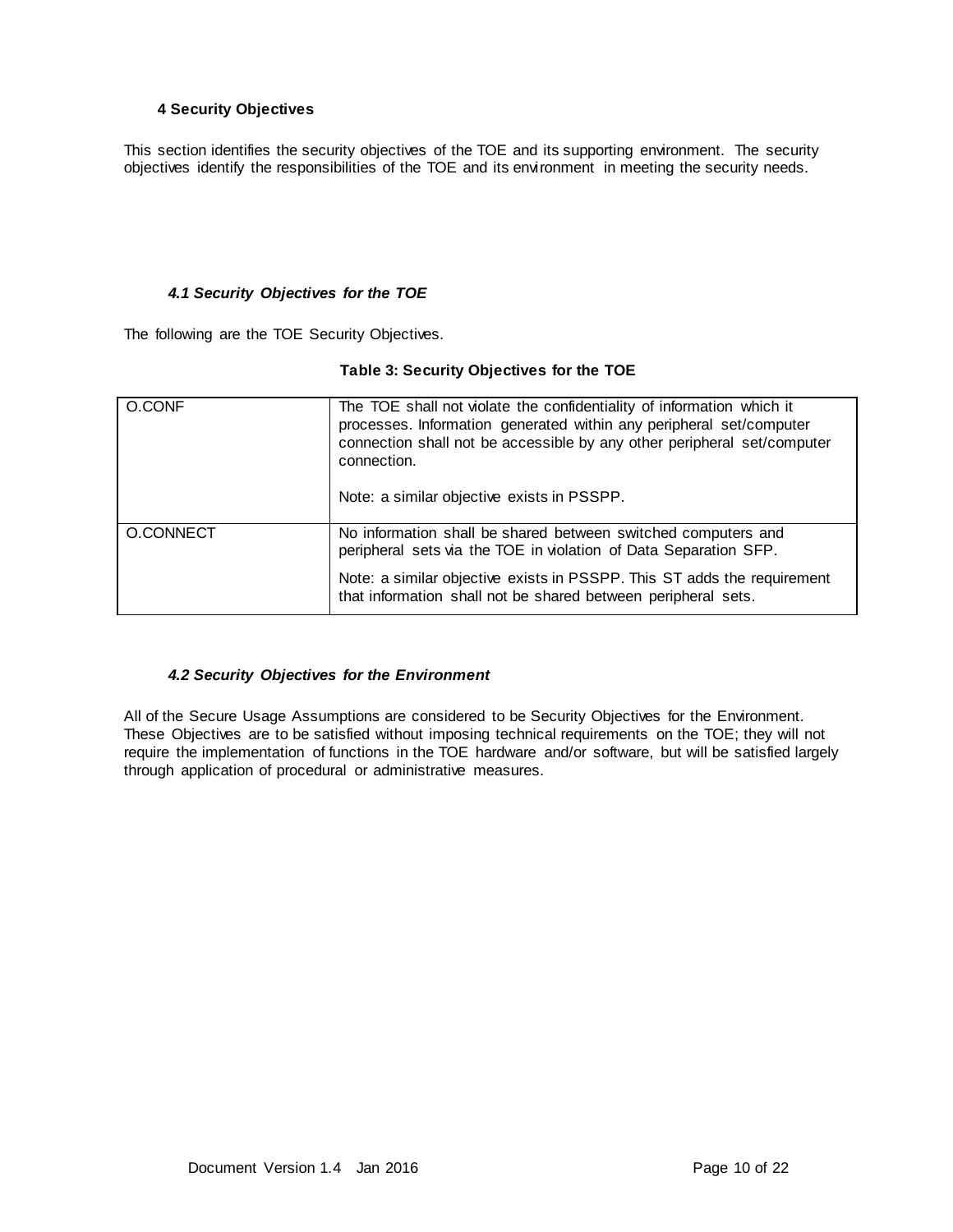## **Table 4: Security Objectives for the Environment**

| <b>Security Objective for the Environment</b> |                                                                                                                                                                                                                                                                                                                                                                                                         |  |  |  |
|-----------------------------------------------|---------------------------------------------------------------------------------------------------------------------------------------------------------------------------------------------------------------------------------------------------------------------------------------------------------------------------------------------------------------------------------------------------------|--|--|--|
| <b>OE.EMISSION</b>                            | The TOE shall meet the appropriate national requirements (in the country<br>where used) for conducted/radiated electromagnetic emissions. [In the<br>United States, Part 15 of the FCC Rules for Class B digital devices.                                                                                                                                                                               |  |  |  |
|                                               | Note: a similar objective exists in PSSPP.                                                                                                                                                                                                                                                                                                                                                              |  |  |  |
| <b>OE.MANAGE</b>                              | The TOE shall be installed and managed in accordance with the<br>manufacturer's directions.                                                                                                                                                                                                                                                                                                             |  |  |  |
|                                               | Note: a similar objective exists in PSSPP.                                                                                                                                                                                                                                                                                                                                                              |  |  |  |
| OE.NOEVIL                                     | The authorized user shall be non-hostile and follow all usage guidance.                                                                                                                                                                                                                                                                                                                                 |  |  |  |
|                                               | Note: a similar objective exists in PSSPP.                                                                                                                                                                                                                                                                                                                                                              |  |  |  |
| OE.PHYSICAL                                   | The Switch, the transmitters, the receivers, the optical connections from<br>the Switch to the transmitters and receivers and the wired network<br>connections from the TOE to the administrators shall be physically<br>secure.                                                                                                                                                                        |  |  |  |
|                                               | Note: The TOE does not encrypt optical or wired network connections.<br>Therefore, such connections need to be physically secured.                                                                                                                                                                                                                                                                      |  |  |  |
|                                               | Note: A similar objective exists in PSSPP. In the case of PSSPP<br>connections from the TOE to the peripheral sets and to the managed<br>computers are short-distance local connections. Therefore, PSSPP does<br>not raise questions regarding physical security of such connections. In the<br>case of the TOE separate care must be given to physically securing<br>optical and network connections. |  |  |  |
| OE.SCENARIO                                   | Vulnerabilities associated with attached devices or their connections to<br>the TOE, shall be a concern of the application scenario and not of the<br>TOE.                                                                                                                                                                                                                                              |  |  |  |
|                                               | Note: a similar objective exists in PSSPP. The TOE does not mitigate<br>vulnerabilities in attached devices.                                                                                                                                                                                                                                                                                            |  |  |  |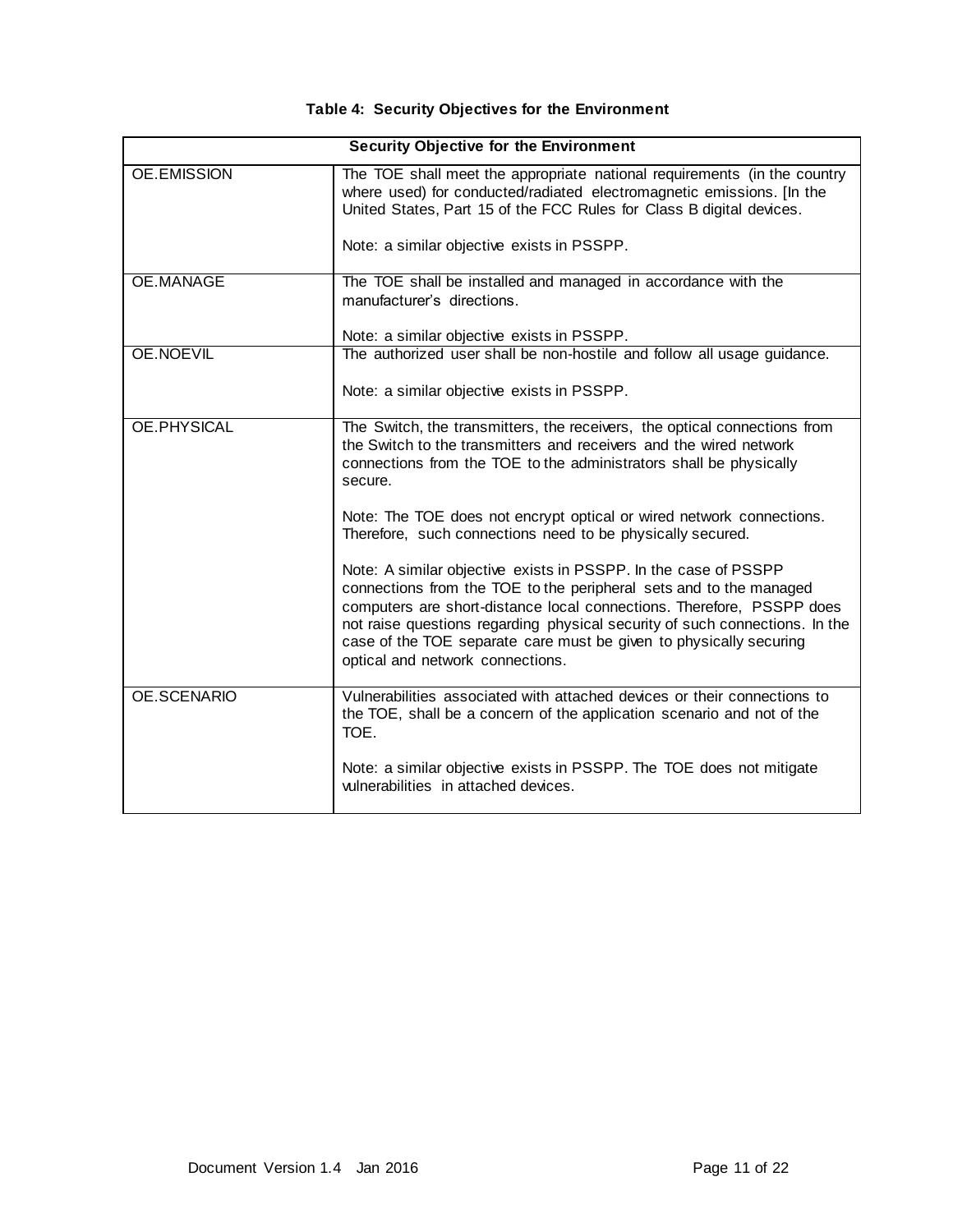#### **5 Security Requirements**

This section defines the functional requirements for the TOE that are relevant to supporting the secure operation of the TOE, as well as the assurance requirements for the TOE.

#### *5.1 TOE Security Functional Requirements*

Most of the TOE Security Functional Requirements are similar to those of PSSPP. The remaining FIA and FMT requirements are handled by the external management and user interface and are not part of the TOE. This external management computer commands the TOE by either the LAN or the Serial (RS232) connections that are physically secure.

#### **Table 5: TOE Security Functional Requirements**

| <b>TOE Security Functional Requirements</b> |                                                 |  |  |
|---------------------------------------------|-------------------------------------------------|--|--|
| FDP ETC.1                                   | Export of User Data Without Security Attributes |  |  |
| FDP IFC.1                                   | Subset information flow control                 |  |  |
| FDP IFF.1                                   | Simple security attributes                      |  |  |
| FDP ITC.1                                   | Import of User Data Without Security Attributes |  |  |

#### **5.1.1 User Data Protection (FDP)**

#### **5.1.1.1 FDP\_ETC.1 Export of user data without security attributes**

**FDP\_ETC.1.1** The TSF shall enforce the [Data Separation SFP] when exporting user data, controlled under the SFP, from outside of the TOE.

**FDP\_ETC.1.2** The TSF shall export the user data without the user data's associated security attributes.

#### **5.1.1.2 FDP\_IFC.1 Subset information flow control**

**FDP\_IFC.1.1** The TSF shall enforce the [Data Separation SFP] on [the set of Transmitter and Receiver Port Groups, and the bi-directional flow of data and state information between the shared peripherals and the switched computers].

#### **5.1.1.3 FDP\_IFF.1 Simple security attributes**

**FDP\_IFF.1.1** The TSF shall enforce the [Data Separation SFP] based on the following types of subject and information security attributes: [Transmitter and Receiver Port Groups (subjects), peripheral data and state information (objects), port group IDs, logical connections of Transmitter and Receiver Groups (attributes)].

**FDP\_IFF.1.2** The TSF shall permit an information flow between a controlled subject and controlled information via a controlled operation if the following rules hold: [peripheral data and state information can only flow between Transmitter and Receiver port groups that have been previously logically connected by the administrator using the TOE management interface].

**FDP\_IFF.1.3** The TSF shall enforce a [Transmitter Port Group may be logically connected to multiple Receiver Port Groups, out of which bi-directional information flow will be established only with a single Primary Receiver Port Group selected by the administrator. The remaining Non-Primary Receiver port groups will only receive unidirectional multicast audio and video signals. Any Receiver Port Group may only be logically connected to a single Transmitter Port Group].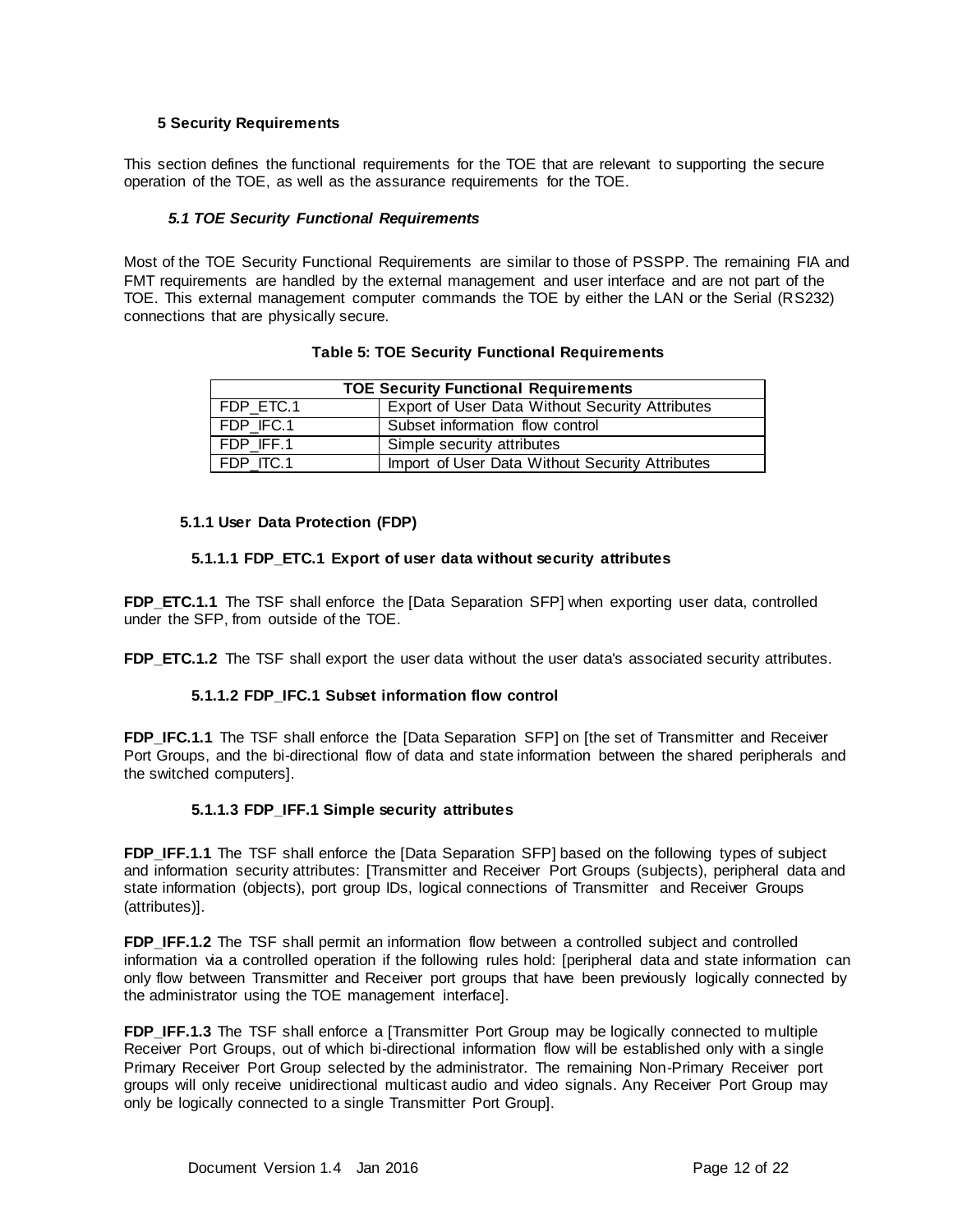**FDP\_IFF.1.4** The TSF shall explicitly authorize an information flow based on the following rules: [no additional rules].

**FDP\_IFF.1.5** The TSF shall explicitly deny an information flow based on the following rules: [No data or state information flow shall be allowed between logically unconnected port groups. No data or state information flow shall be allowed between any two Receiver Port Groups. No data or state information flow shall be allowed between any two Transmitter Port Groups. No data or state information flow shall be allowed between any Receiver or Transmitter Port Group and any other non-optical physical port on the Switch].

#### **5.1.1.4 FDP\_ITC.1 Import of user data without security attributes**

**FDP\_ITC.1.1** The TSF shall enforce the [Data Separation SFP] when importing user data, controlled under the SFP, from outside of the TOE.

**FDP\_ITC.1.2** The TSF shall ignore any security attributes associated with the user data when imported from outside the TOE.

**FDP\_ITC.1.3** The TSF shall enforce the following rules when importing user data controlled under the SFP from outside the TOE: [no additional rules].

#### *5.2 TOE Security Assurance Requirements*

This section defines the assurance requirements for the TOE as EAL4 requirements.

#### *5.2.1 Assurance components*

The table below summarizes the components for EAL4.

| <b>Assurance Class</b> | <b>Assurance Component</b> |                                        |  |
|------------------------|----------------------------|----------------------------------------|--|
| Life Cycle Support     | ALC CMC.4                  | Product support, acceptance procedures |  |
|                        |                            | and automation                         |  |
|                        | ALC CMS.4                  | Problem tracking CM coverage           |  |
|                        | ALC DEL.1                  | Delivery procedures                    |  |
|                        | ALC DVS.1                  | Identification of security measures    |  |
|                        | ALC LCD.1                  | Developer defined life-cycle model     |  |
|                        | ALC TAT.1                  | Well-defined development tools         |  |
| Development            | ADV_ARC.1                  | Security Architectural Description     |  |
|                        | ADV FSP.4                  | Complete functional specification      |  |
|                        | ADV IMP.1                  | Implementation of the TSF              |  |
|                        | ADV TDS.3                  | Basic modular design                   |  |
| Guidance               | AGD OPE.1                  | Operational user guidance              |  |
| Documents              | AGD PRE.1                  | Preparative User guidance              |  |
| Tests                  | ATE COV.2                  | Analysis of coverage                   |  |
|                        | ATE DPT.2                  | Testing: security enforcing modules    |  |
|                        | ATE FUN.1                  | Functional testing                     |  |
|                        | ATE IND.2                  | Independent testing - sample           |  |
| Vulnerability          | AVA VAN.3                  | Focused vulnerability analysis         |  |
| assessment             |                            |                                        |  |

#### **Table 6: TOE Security Assurance Requirements (EAL4)**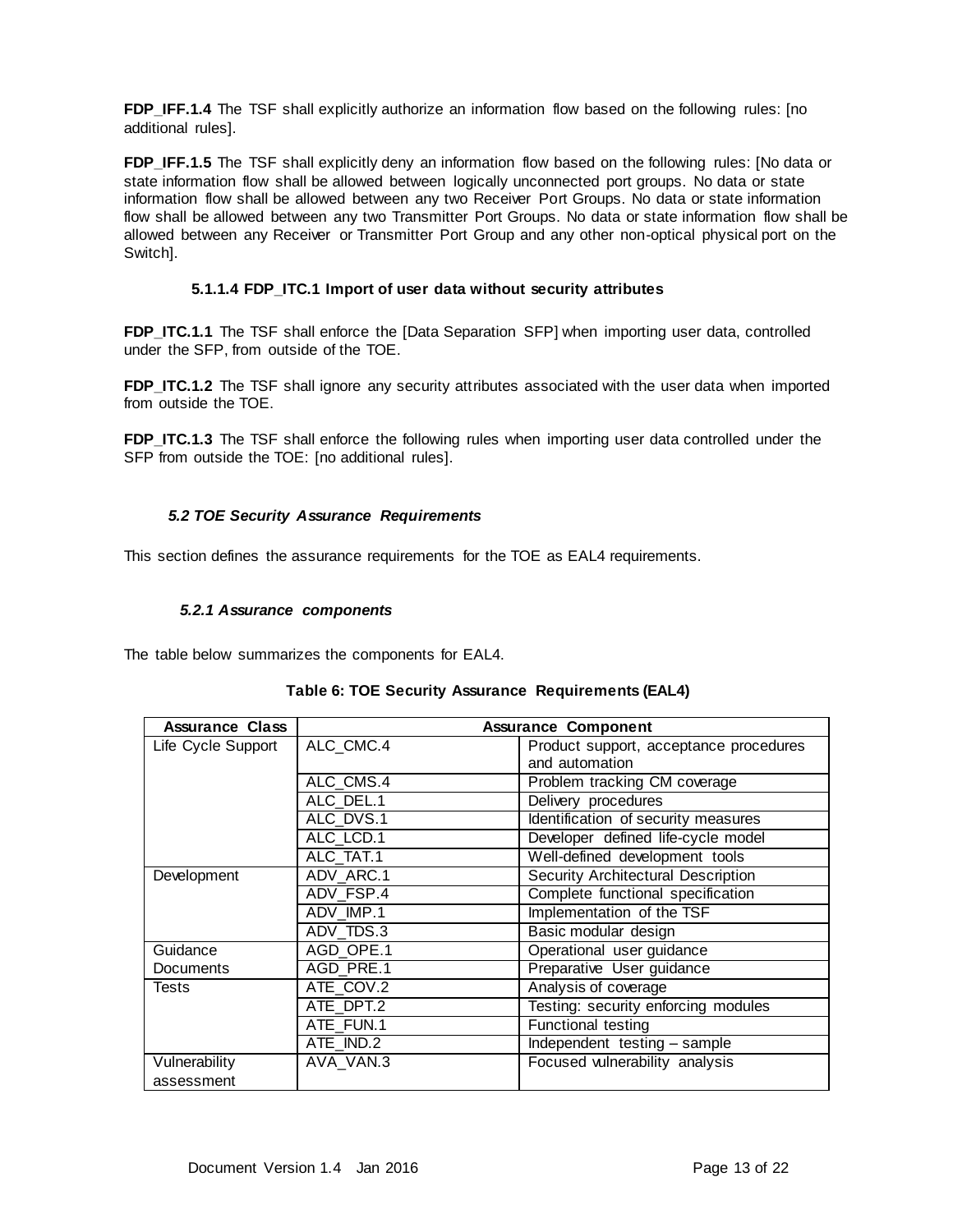#### **6 TOE Summary Specification**

This section addresses IT security functions and the corresponding assurance measures.

#### *6.1 TOE Security Functions*

The TOE includes the following Security Functions:

1. User Data Protection – this security function is used to enforce the Data Separation SFP.

#### **6.1.2 User Data Protection**

The TOE logically connects Transmitter and Receiver Port Groups according to the current switching configuration. The data flows between a particular Transmitter Port Group and a set of Receiver Port Groups if and only if there is an active logical connection connecting these. If there are multiple Receiver Port Groups connected to a Transmitter Port Group, bi-directional information flow will be then established between the Primary Receiver Port Group and the Transmitter Port Group. The remaining Non-Primary Receiver Port Groups will receive uni-directional multi-cast video and audio signals from the Transmitter Port Group.

#### *6.2 Assurance Measures*

The assurance measures addressed in this section apply to the EAL 4 requirements and are presented in the following table.

| <b>Assurance</b> |                                        |                                           |
|------------------|----------------------------------------|-------------------------------------------|
| Requirement      | <b>Name</b>                            | Assurance Measure                         |
| ALC CMC.4        | Product support, acceptance procedures | Thinklogical Product Support Plan and     |
|                  | and automation                         | <b>Procedures</b>                         |
|                  |                                        | Thinklogical Acceptance Plan and          |
|                  |                                        | Procedures                                |
| ALC CMS.4        | Problem tracking CM coverage           | Thinklogical Configuration Management     |
|                  |                                        | Plan and Procedures                       |
| ALC DEL.1        | Delivery procedures                    | Thinklogical Delivery Plan and Procedures |
| ALC_DVS.1        | Identification of security measures    | Thinklogical Security Measures Plan       |
|                  |                                        | and Procedures                            |
| ALC_LCD.1        | Developer defined life-cycle model     | Thinklogical Life-Cycle Model Plan        |
|                  |                                        | and Procedures                            |
| ALC TAT.1        | Well-defined development tools         | Thinklogical Development Tools Plan and   |
|                  |                                        | Procedures                                |
| ADV ARC.1        | Security Architectural Description     | Thinklogical Security Architectural       |
|                  |                                        | <b>Description Document</b>               |
| ADV FSP.4        | Complete functional specification      | Thinklogical Functional Specification     |
|                  |                                        | <b>Document</b>                           |
| ADV_IMP.1        | Implementation of the TSF              | Thinklogical TSF implementation           |
| ADV TDS.3        | Basic modular design                   | Thinklogical High-Level Design Document   |
| AGD_OPE.1        | Operational user guidance              | Thinklogical Operational User Guidance    |
| AGD PRE.1        | Preparative User guidance              | Thinklogical Preparative User Guidance    |
| ATE COV.2        | Analysis of coverage                   | Thinklogical Analysis of Coverage         |
|                  |                                        | Document                                  |

#### **Table 7: Assurance Measures**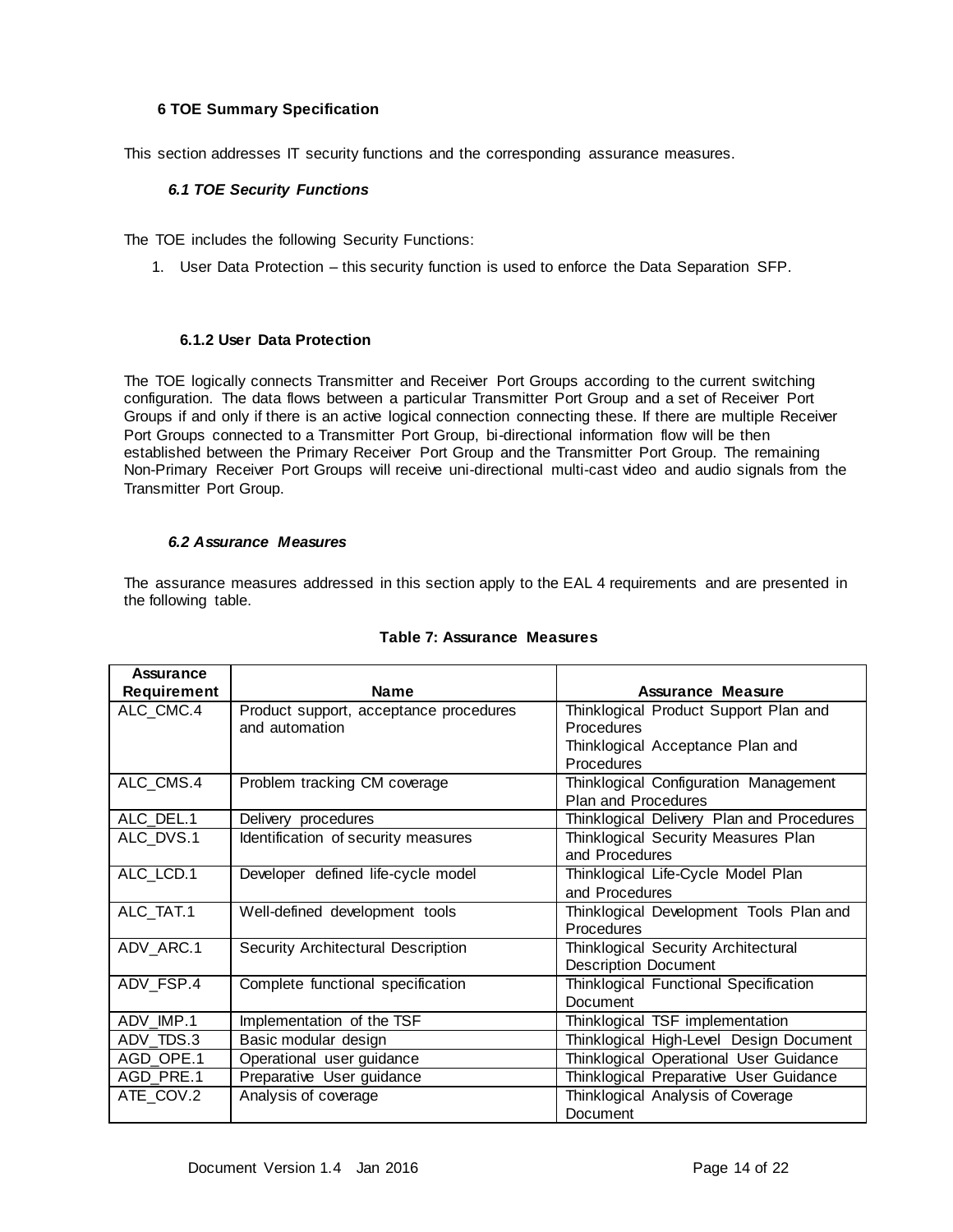| ATE DPT.2 | Testing: security enforcing modules | Thinklogical Testing Setup Document<br>Thinklogical Security Enforcing Modules<br>Testing Plan and Procedures<br>Thinklogical Security Enforcing Modules<br><b>Testing Report</b> |
|-----------|-------------------------------------|-----------------------------------------------------------------------------------------------------------------------------------------------------------------------------------|
| ATE FUN.1 | <b>Functional testing</b>           | Thinklogical Testing Setup Document<br>Thinklogical Functional Testing Plan and<br>Procedures<br>Thinklogical Functional Testing Report                                           |
| ATE IND.2 | Independent testing - sample        | Thinklogical Testing Setup Document<br>Lab Independent Testing Report                                                                                                             |
| AVA VAN.3 | Focused vulnerability analysis      | Thinklogical Testing Setup Document<br>Lab Vulnerability Analysis Report                                                                                                          |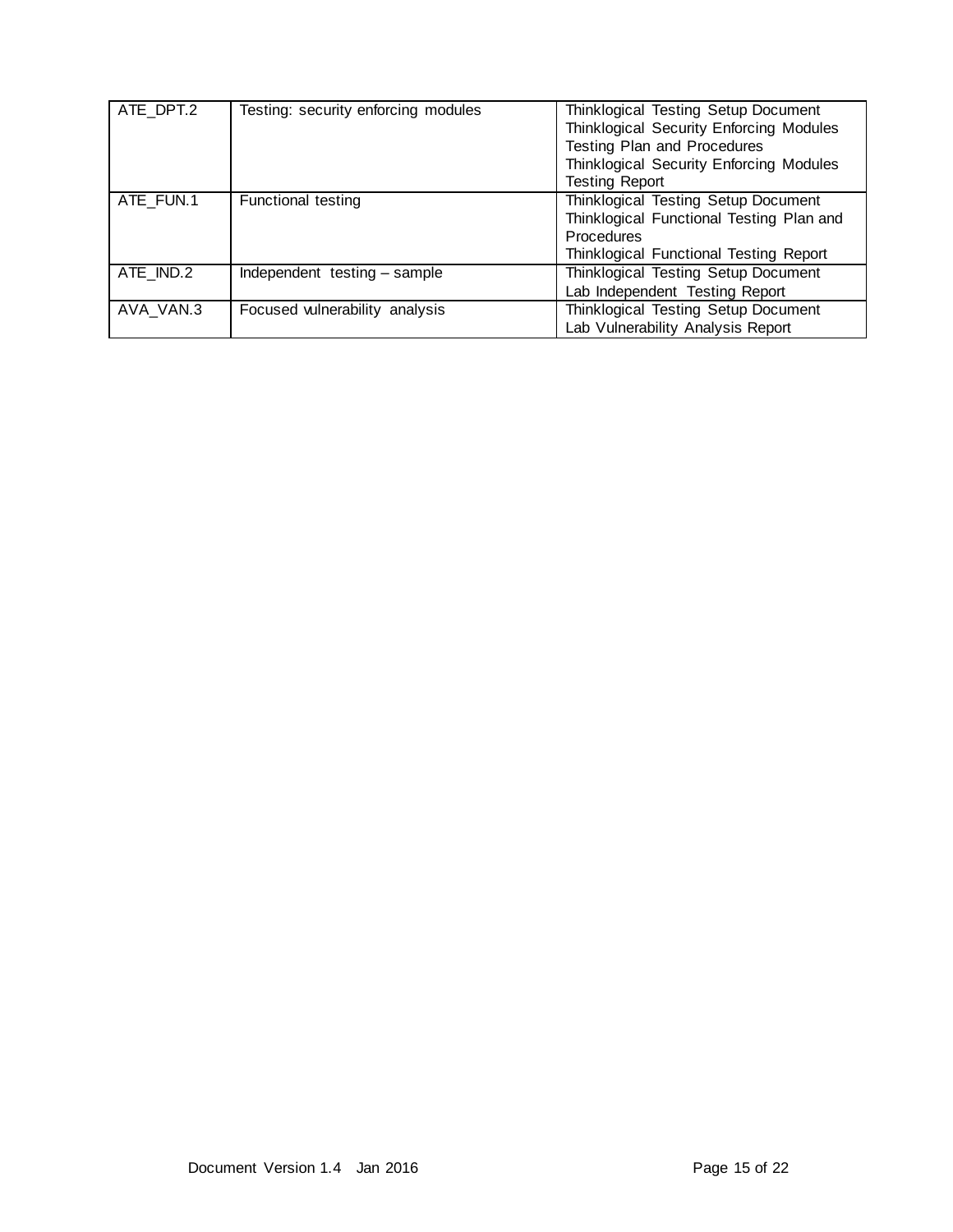#### *7 Rationale*

This section provides the rationale for the selection of the IT security requirements, objectives, assumptions, and threats. In particular, it shows that the IT security requirements are suitable to meet the security objectives, which in turn are shown to be suitable to cover all aspects of the TOE security environment.

## *7.1 Rationale for Security Objectives*

The following table provides mapping of threats to objectives and the corresponding rationale.

| <b>Threat</b>                         | Objective | <b>Rationale</b>                                                                     |
|---------------------------------------|-----------|--------------------------------------------------------------------------------------|
| <b>T.INSTALL</b>                      | OE.MANAGE | The TOE shall be installed and managed in                                            |
| The TOE may be delivered and          |           | accordance with the manufacturer's                                                   |
| installed in a manner which violates  |           | directions.                                                                          |
| the security policy                   |           |                                                                                      |
| <b>T.ATTACK</b>                       | O.CONF    | Information generated within any peripheral                                          |
| An attack on the TOE may violate      |           | set/computer connection shall not be                                                 |
| the security policy.                  |           | accessible by any other peripheral                                                   |
|                                       |           | group/computer connection. Otherwise, the<br>security policy is violated.            |
|                                       |           |                                                                                      |
| <b>T.RESIDUAL</b>                     | O.CONF    | The requirement that information generated                                           |
| Residual data may be transferred      |           | within any peripheral group/computer                                                 |
| between different port groups in      |           | connection shall not be accessible by any                                            |
| violation of data separation security |           | other peripheral group/computer connection                                           |
| policy                                |           | includes the residual information.                                                   |
|                                       |           |                                                                                      |
|                                       |           | No information shall be shared between                                               |
|                                       |           | switched computers and sets of peripherals                                           |
|                                       |           | via the TOE in violation of data separation                                          |
|                                       | O.CONNECT | security policy. This includes the residual                                          |
|                                       |           | information.                                                                         |
| <b>T.STATE</b>                        | O.CONF    | The requirement that information generated                                           |
| State information may be transferred  |           | within any peripheral group/computer                                                 |
| to a port group other than the        |           | connection shall not be accessible by any                                            |
| intended one.                         |           | other peripheral group/computer connection                                           |
|                                       |           | includes the state information.                                                      |
|                                       |           |                                                                                      |
|                                       |           | No information shall be shared between<br>switched computers and sets of peripherals |
|                                       |           | via the TOE in violation of data separation                                          |
|                                       | O.CONNECT | security policy. This includes the state                                             |
|                                       |           | information.                                                                         |
|                                       |           |                                                                                      |

## **Table 8: Security Objectives Rationale**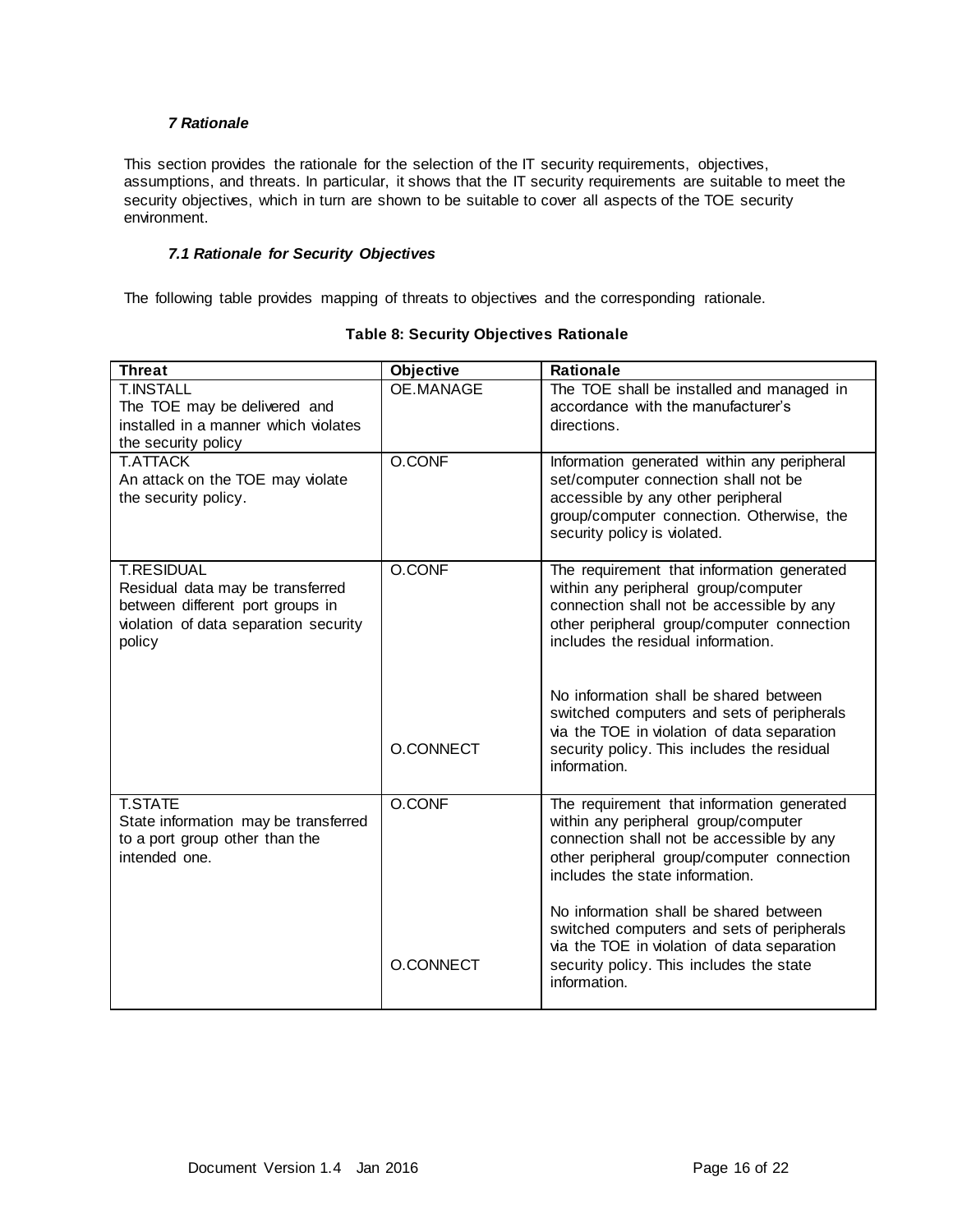#### **Table 9: Mapping of Threats to Security Objectives**

| Objective         | O.CONF  | O.CONNECT | OE.MANAGE |
|-------------------|---------|-----------|-----------|
| <b>T.INSTALL</b>  |         |           | X         |
| <b>T.ATTACK</b>   | $\sf X$ |           |           |
| <b>T.RESIDUAL</b> | X       | X         |           |
| T.STATE           |         | Χ         |           |

#### *7.2 Rationale for Security Objectives for the Environment*

All of the Security Objectives for the Environment are considered to be Secure Usage Assumptions. These objectives on the environment do not contain any IT security requirements because they are non-IT related objectives. Thus, the CC does not mandate it map to any requirements.

Mapping of Assumptions to the Security Objectives for the Environment including the corresponding rationale is provided below.

| <b>Assumption</b>                       | <b>Objective</b>        | <b>Rationale</b>                      |
|-----------------------------------------|-------------------------|---------------------------------------|
| A.PHYSICAL                              | OE.PHYSICAL             | The TOE is assumed to be protected    |
| The TOE, the optical connections from   | The TOE shall be        | from physical attack (i.e. theft,     |
| the TOE to the transmitters and         | physically secure.      | modification, reconfiguration, or     |
| receivers and the wired network         |                         | eavesdropping). Physical attack       |
| connections from the TOE to the users   |                         | could include unauthorized intruders  |
| are physically secure.                  |                         | into the TOE environment, but it      |
|                                         |                         | does not include physical destructive |
|                                         |                         | actions that could be taken by an     |
|                                         |                         | individual that is authorized to      |
|                                         |                         | access the TOE environment.           |
| A.EMISSION                              | OE.EMISSION             | TOE chassis construction is such      |
| The TOE meets the appropriate national  | The TOE shall pass      | that emissions will be below that of  |
| requirements (in the country where      | testing for             | the appropriate national              |
| used) for conducted/radiated            | conducted/radiated      | requirements (in the country where    |
| electromagnetic emissions. [In the      | electromagnetic         | used) for conducted/radiated          |
| United States, Part 15 of the FCC Rules | emissions, Part 15 of   | electromagnetic emissions. [In the    |
| for Class B digital devices.]           | the FCC Rules for Class | United States, Part 15 of the FCC     |
|                                         | B digital devices.      | Rules for Class B digital devices.    |

#### **Table 10: Security Objectives for the Environment Rationale**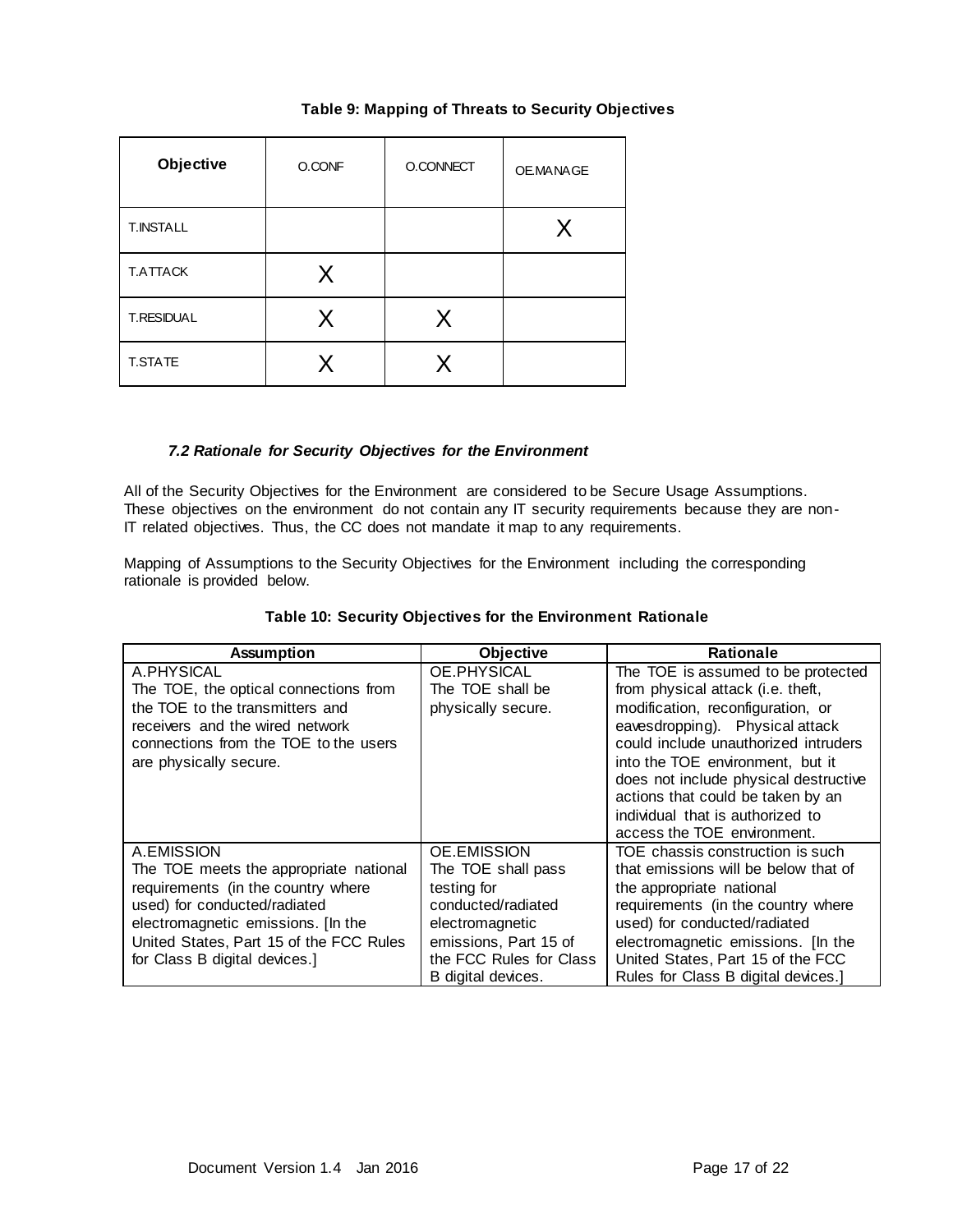| <b>Assumption</b>                                                                                                                  | <b>Objective</b>                                                                                                                                  | <b>Rationale</b>                                                                                                                                               |
|------------------------------------------------------------------------------------------------------------------------------------|---------------------------------------------------------------------------------------------------------------------------------------------------|----------------------------------------------------------------------------------------------------------------------------------------------------------------|
| A.MANAGE<br>The TOE is installed and managed in<br>accordance with the manufacturer's<br>directions.                               | OE.MANAGE<br>The TOE shall be<br>installed and managed<br>in accordance with the<br>manufacturer's<br>directions.                                 | Complying with Manufacturers<br>documentation for installation and<br>operation assures that the TOE is<br>operating properly.                                 |
| A.NOEVIL<br>The TOE users are non-hostile and<br>follow all usage guidance.                                                        | OE.NOEVIL<br>The TOE users shall be<br>non-hostile and follow<br>all usage guidance.                                                              | Correct usage of the TOE assures<br>operation as expected.                                                                                                     |
| A.SCENARIO<br>Vulnerabilities associated with attached<br>devices are a concern of the application<br>scenario and not of the TOE. | OE.SCENARIO<br>Vulnerabilities<br>associated with<br>attached devices shall<br>be a concern of the<br>application scenario<br>and not of the TOE. | Vulnerabilities associated with<br>attached devices due to an<br>application scenario are a concern<br>of the application scenario and not<br>that of the TOE. |

## **Table 10: Security Objectives for the Environment Rationale** *(continued)*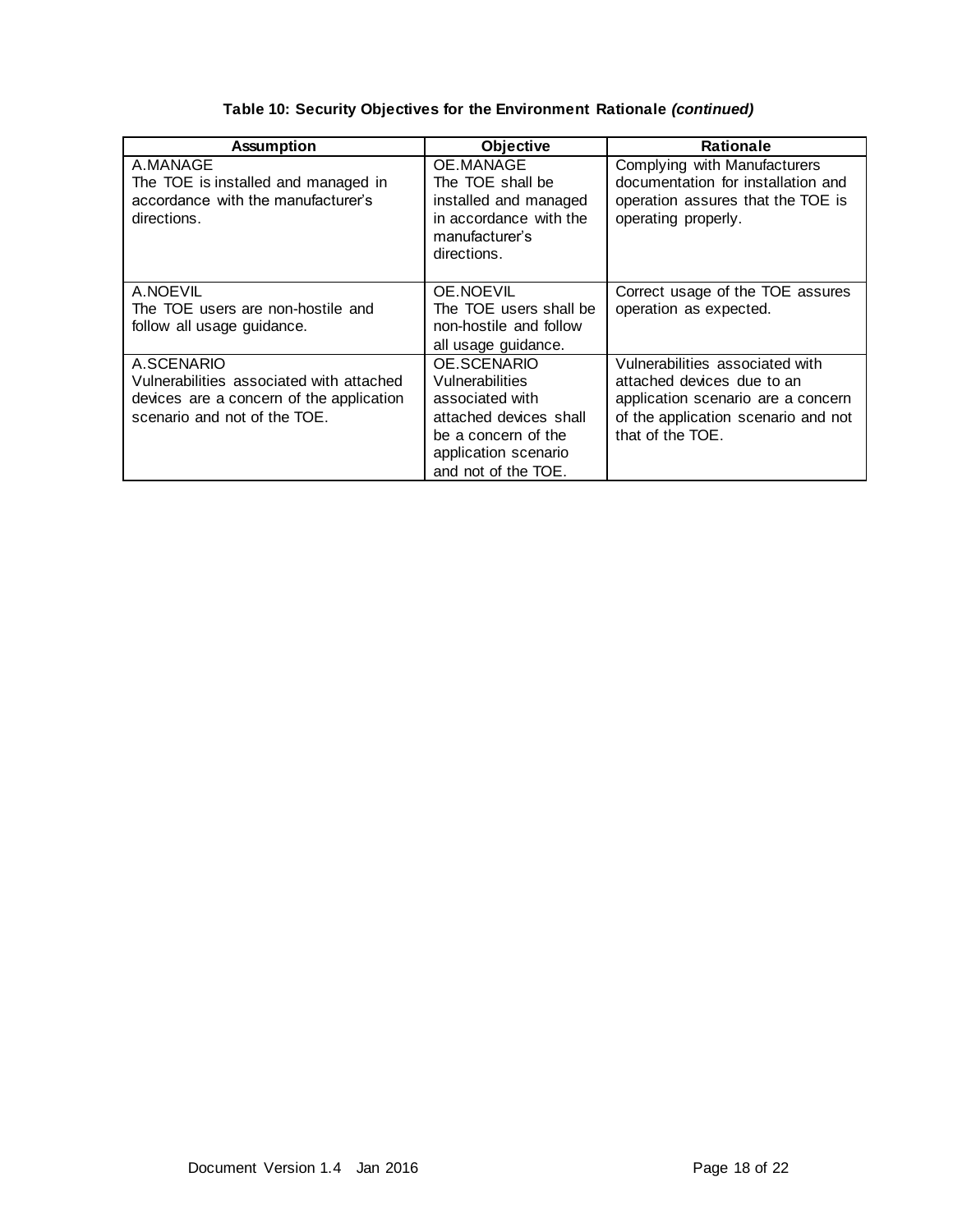#### *7.3 Security Requirements Rationale*

This section demonstrates that the functional components selected for the TOE provide complete coverage of the defined TOE security objectives.

| <b>Objective</b>                                                                                                                                    | <b>Security Requirement</b>                                           | Rationale                                                                                                                                                   |
|-----------------------------------------------------------------------------------------------------------------------------------------------------|-----------------------------------------------------------------------|-------------------------------------------------------------------------------------------------------------------------------------------------------------|
| <b>O.CONF</b><br>The TOE shall not violate the<br>confidentiality of information which<br>it processes. Information                                 | FDP_ETC.1 (Export of User<br>Data Without Security Attributes)        | The TOE enforces Data<br>Separation SFP on user data. No<br>security attributes are added to<br>data going to peripheral devices.                           |
| generated within any peripheral<br>group/computer connection shall<br>not be accessible by any other<br>peripheral group/computer<br>connection.    | FDP_IFC.1 (Subset Information<br>Flow Control)                        | The TOE enforces Data<br>Separation SFP which is based<br>on establishing logical<br>connections between Transmitter<br>and Receiver Port Groups.           |
|                                                                                                                                                     | FDP_IFF.1 (Simple Security<br>Attributes)                             | Information flow is only permitted<br>between input and Receiver Port<br>Groups that have been logically<br>connected.                                      |
|                                                                                                                                                     | FDP_ITC.1 (Import of User Data<br><b>Without Security Attributes)</b> | When TOE inputs user data, no<br>security attributes are imported.                                                                                          |
| O.CONNECT<br>No information shall be shared<br>between switched computers and<br>sets of peripherals via the TOE in<br>violation of data separation | FDP_ETC.1 (Export of User<br>Data Without Security Attributes)        | The TOE enforces Data<br>Separation SFP on user data. No<br>security attributes are added to<br>data going to peripheral devices.                           |
| security policy.                                                                                                                                    | FDP_IFC.1 (Subset Information<br>Flow Control)                        | The TOE enforces Data<br>Separation SFP which is based<br>on establishing logical<br>connections between Transmitter<br>and Receiver Port Groups.           |
|                                                                                                                                                     | FDP_IFF.1 (Simple Security<br>Attributes)                             | Information flow is only permitted<br>between input and Receiver Port<br>Groups that has been logically<br>connected using the TOE<br>management interface. |
|                                                                                                                                                     | FDP_ITC.1 (Import of User Data<br><b>Without Security Attributes)</b> | When TOE inputs user data, no<br>security attributes are imported.                                                                                          |

## **Table 11: Security Requirements Rationale**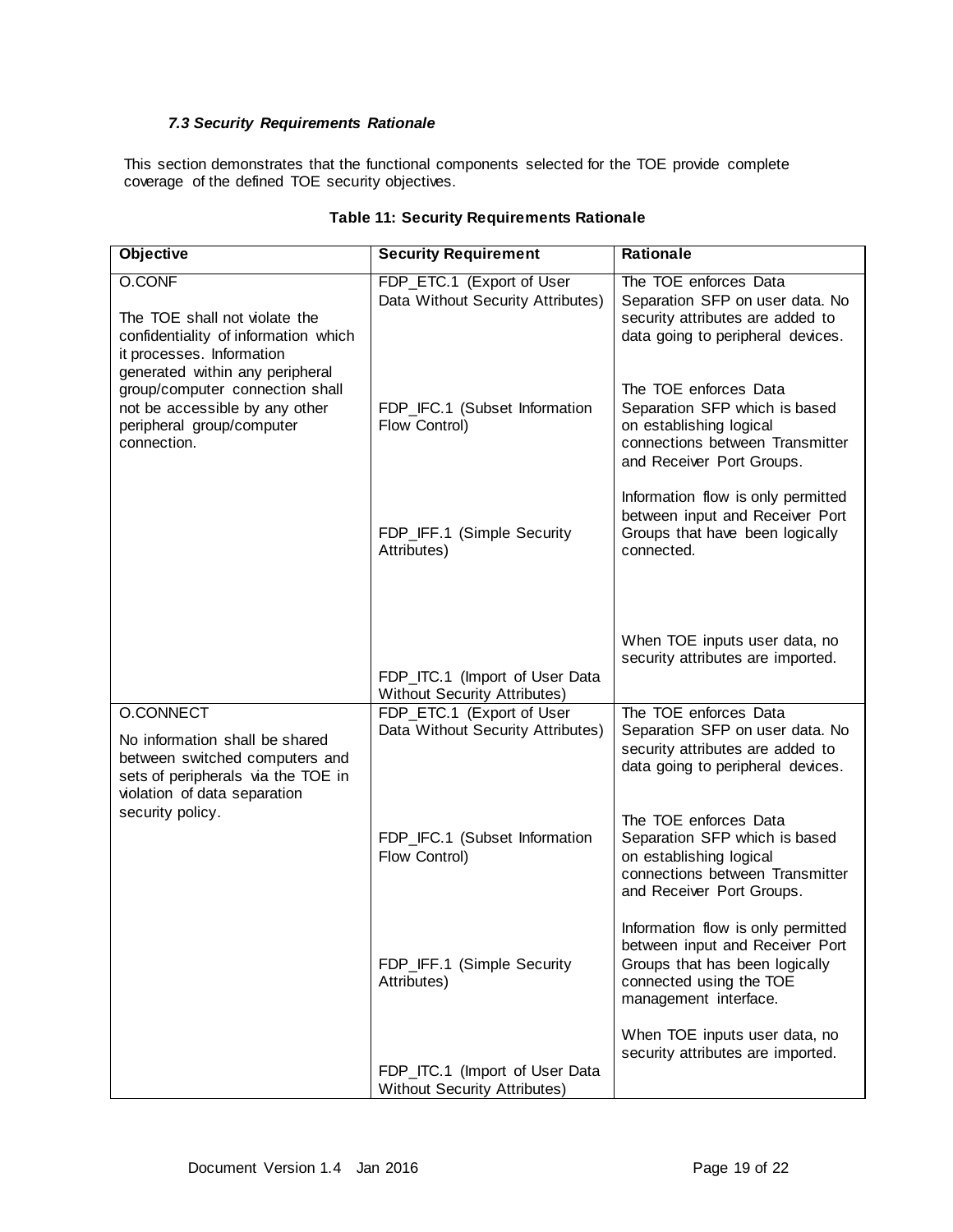| Objective | FDP<br>ETC.1 | FDP<br>IFC.1 | <b>FDP</b><br>IFF.1 | FDP_<br>ITC.1 |
|-----------|--------------|--------------|---------------------|---------------|
| O.CONF    |              |              |                     |               |
| O.CONNECT |              |              |                     |               |

**Table 12: Mapping of TOE Security Objectives to Security Requirements**

## *7.4 Security Assurance Rationale*

EAL4 was chosen to provide moderate level of assurance that is consistent with good commercial practices. The EAL is consistent with the assurance measures claimed by competitive products as well as with the PSSPP.

#### *7.5 Rationale for Satisfying all Dependencies*

Each functional requirement was analyzed to determine that all dependencies were satisfied. All requirements were then analyzed to determine that no additional dependencies were introduced as a result of completing each operation. All dependencies in this ST have been satisfied. Dependencies are illustrated in the table below.

#### **Table 13: Dependencies**

| <b>Functional Component</b> | <b>Dependency</b>         |
|-----------------------------|---------------------------|
| FDP_ETC.1                   | FDP_IFC.1                 |
| FDP_IFC.1                   | FDP_IFF.1                 |
| FDP_IFF.1                   | FDP_IFC.1<br>** FMT MSA.3 |
| FDP ITC.1                   | FDP_IFC.1<br>** FMT_MSA.3 |

\*\* Note: FMT\_MSA.3 is dependent on the Management system and is not part of the TOE.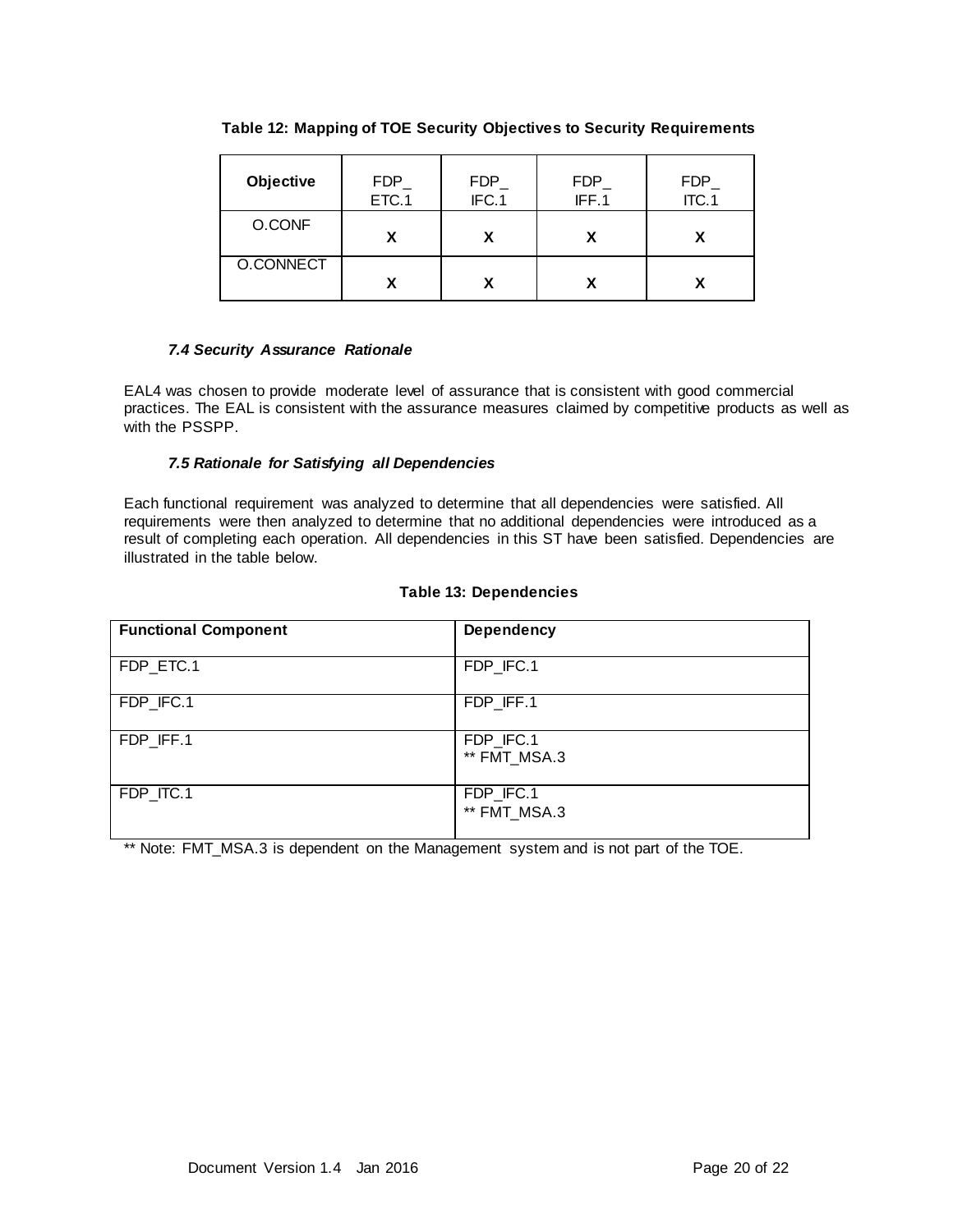## *7.6 TOE Security Functions Rationale*

The following table provides a mapping between security functions and security functional requirements.

| Table 14: Mapping between security functions  and security  functional requirements |  |  |  |  |
|-------------------------------------------------------------------------------------|--|--|--|--|
|-------------------------------------------------------------------------------------|--|--|--|--|

| <b>Functional Component</b> | User Data Protection |
|-----------------------------|----------------------|
| FDP ETC.1                   |                      |
| FDP_IFC.1                   |                      |
| FDP IFF.1                   |                      |
| FDP ITC.1                   |                      |